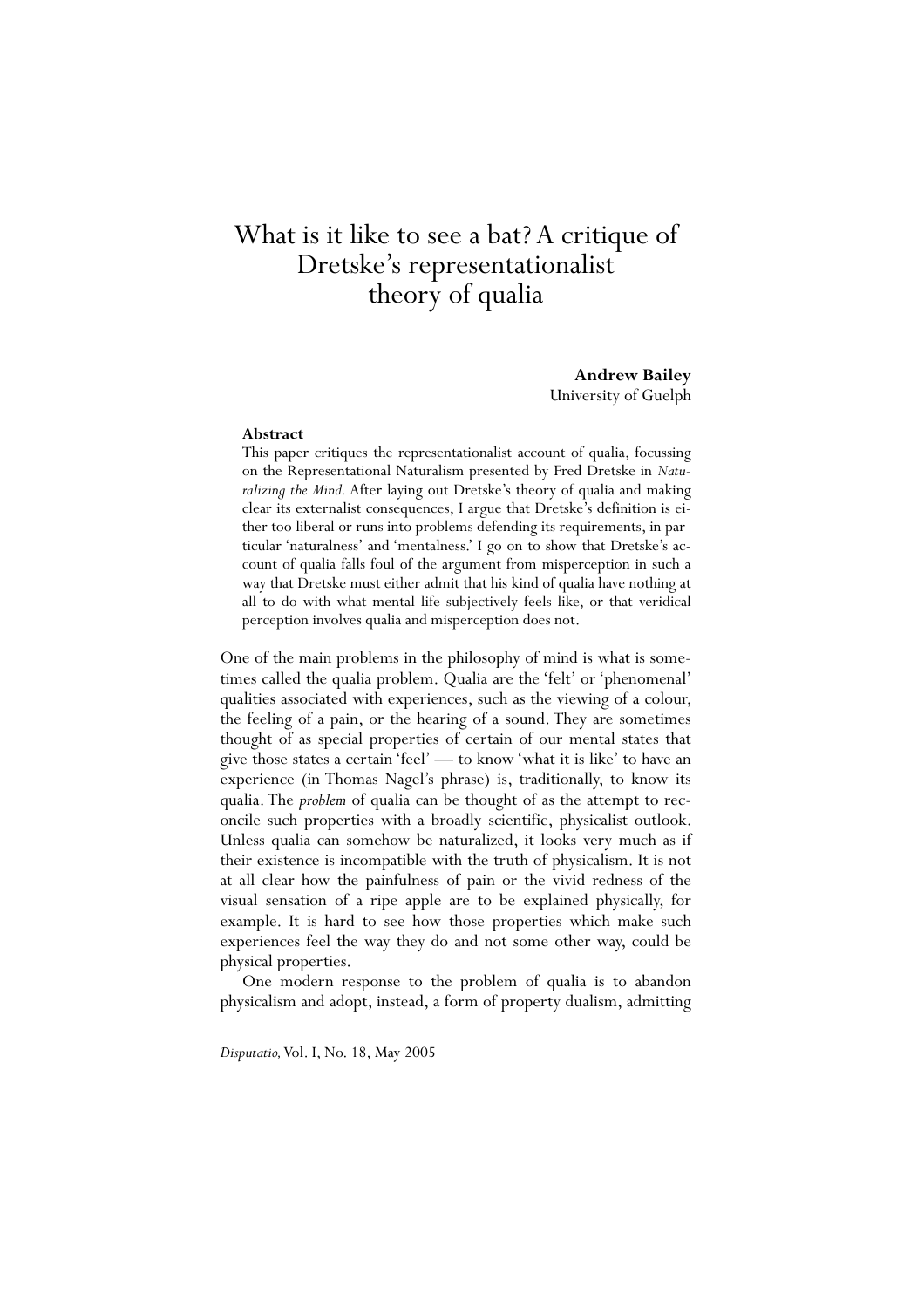that qualia are a special sort of property, in principle resistant to third-person empirical study. This is the solution adopted by David Chalmers, for example. Another response is simply to deny the existence of qualia, and assert, somehow, that there *is* no painfulness of pain or redness of red to be explained. This is a position which is sometimes attributed to Daniel Dennett.

 The most interesting response, however, is the attempt to *naturalize* qualia: to show how the feature of the world that makes red visual sensations feel a certain way rather than another can be described and explained using the methods of science. Here there are essentially four theories on the table. First, qualia might be *type-identified* with some suitable third-person-observable property. Second, qualia might be said to *supervene* upon more fundamental physical properties but not be type-identical with them. Third, there is the Higher Order Thought theory, most associated with David Rosenthal (1990), Rocco Gennaro (1996) and Peter Carruthers (1996), which holds that *other* mental states are responsible for making certain mental states conscious, by representing them in certain ways. Finally, there is the representationalist approach, which is the newest of the four attempts to naturalize qualia, and which is perhaps generally held to be the most promising.

 This type of view is prominently held by Michael Tye (e.g. 1995), Gilbert Harman (1990), John McDowell (1994), Georges Rey (1992) and William Lycan (e.g. 1996), but arguably its most well-developed defence appears in Fred Dretske's 1995 book *Naturalizing the Mind*. What all these representationalists have in common, roughly, is that they identify phenomenal consciousness not with the neural substrate of the brain's representation of the world, but with a subset of those representations themselves. To be a conscious state, on this view, just is to be a certain kind of representation, and no further appeal to intrinsic properties of the medium of representation is required.<sup>1</sup> As Dretske puts it, all mental facts are representational facts and all representational facts are facts about informational functions (1995, xiii). That is, all mental facts are entirely facts about what information some representation is designed to convey, and are never facts about the nature of that representation itself.

<sup>&</sup>lt;sup>1</sup> One of the best general discussions of the representationalist approach to consciousness of which I am aware is contained in Seager 1999, chapters 6 and 7.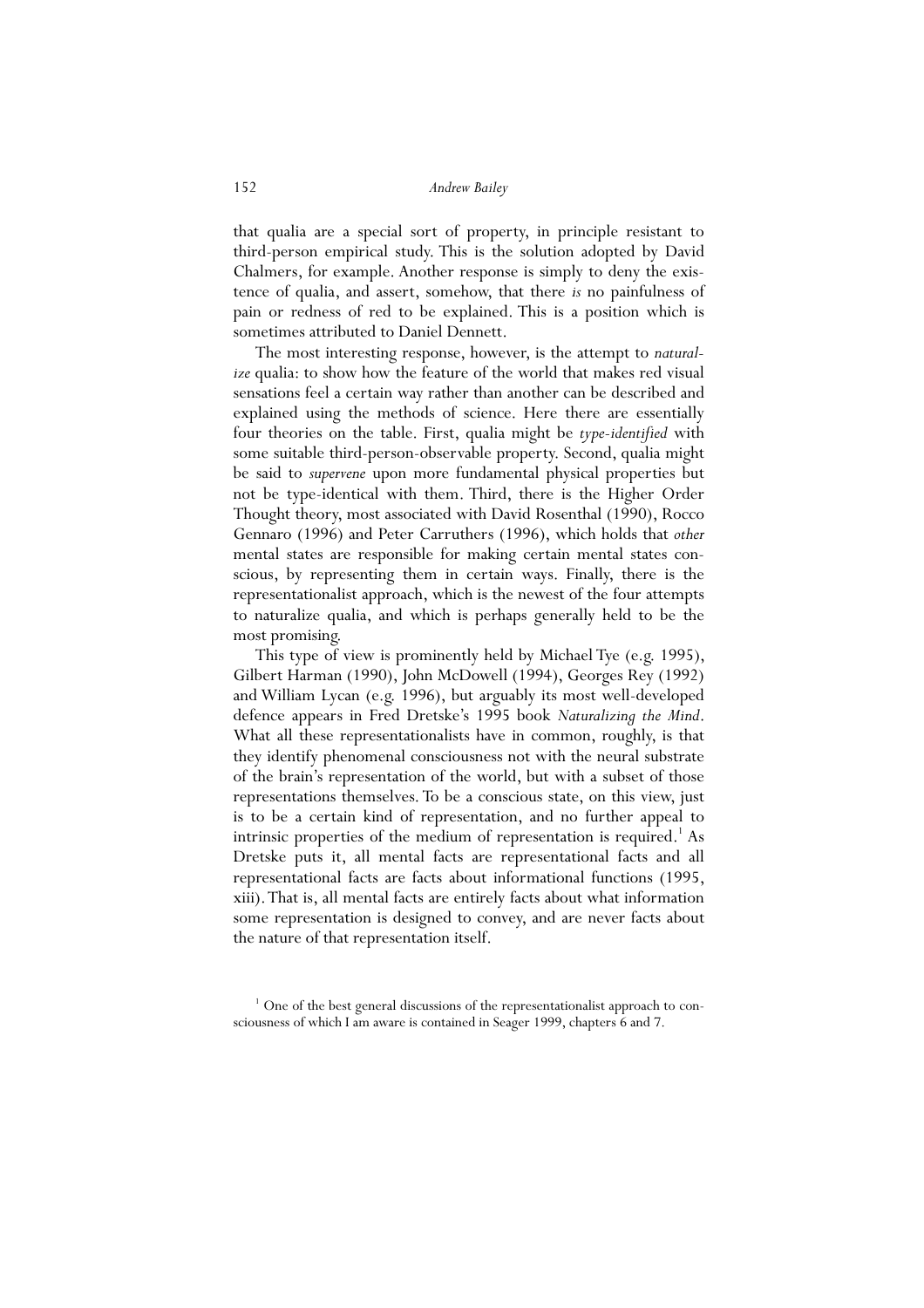As an attempt to solve the qualia problem, this approach has a lot of *prima facie* plausibility. If successful it would open up qualia — and, more generally, the ways things perceptually seem to us and other sentient organisms — to study by the third-person methods of the natural sciences, allowing them to be fully naturalized. The subjects of study would simply be representations and their objects, both of which would presumably be classes of wholly physical entities, and we would have no need to worry about *extra* ghostly properties *of* those representations.

 What I want to do in this paper is critically examine Representational Naturalism, as it is formulated in Dretske's seminal book, and argue that this approach has no chance of success. The fundamental flaw in the position, I shall try to show, is ironically what appears at first sight to be its greatest strength: it is that the representationalist *externalises* qualia, treating them as properties, not of representations, but of what is represented. Note, incidentally, that this is not merely the claim that the *content* of sensation is individuated by external factors, just as the externalist about belief will insist that two intrinsically identical mental representations can be different beliefs on Earth and Twin Earth. Rather, the representationalist claim about qualia is the stronger one that *qualia themselves* — those properties which traditionally constitute 'what it is like' to have sense experience are external to the experiencer. We might call this latter kind of externalism 'qualia externalism' rather than 'content externalism,' and it is qualia externalism which fundamentally undermines representationalism.

 The alternative for the naturalist, I shall conclude, must be to take qualia seriously as phenomenal properties of internal mental states. Our project, then, should be to understand how certain properties of certain brain states, which are essentially phenomenal from the firstperson perspective, can also be described and explained from the third-person perspective.

 I shall proceed by outlining some of the essentials of Dretske's theory, and then levelling four objections at it.

## 1. Dretske's account of sense experience

Since Dretske ultimately identifies qualia with the properties that the objects of experience are, in a particular way, represented to us as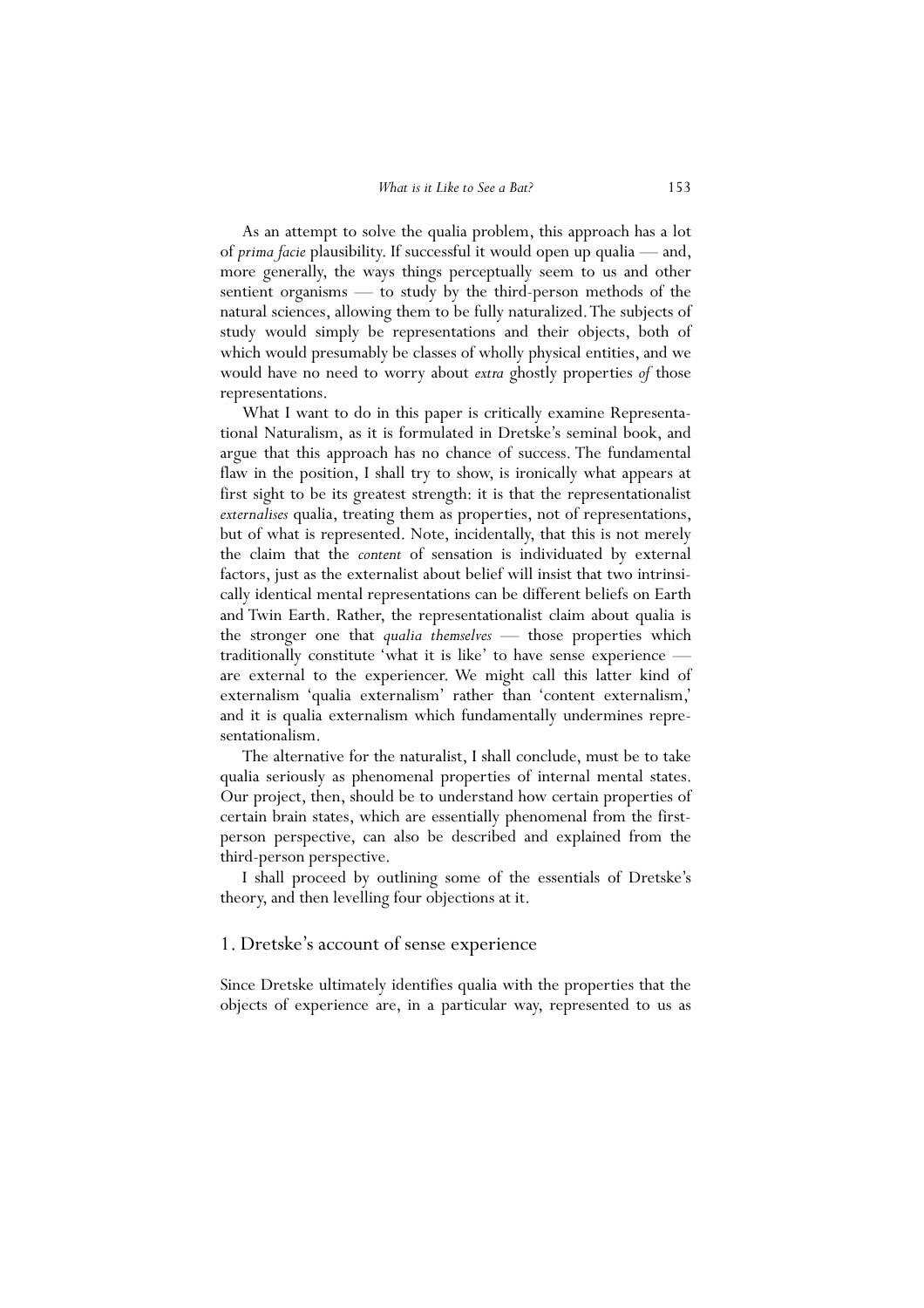having (1995, 65), he therefore approaches his theory of qualia not by directly examining these properties themselves but by building up an account of the representational relation involved. That is: not every representation picks out a quale — only certain types of mental representation do so — and it is these special kinds of representation that Dretske strives to characterize. He calls these representations *sense experiences*. 2

 Dretske's general account of representation is as follows. A system, S, represents a property, F, iff S has the function of providing information about the F of a certain domain of objects. S does so by occupying different discrete states corresponding to the different determinate values of F (1995, 2). Dretske's favourite example of a straightforward representational system is a speedometer: here F, the property represented, is speed; the domain contains only the vehicle to which the speedometer is attached; and the relevant discrete states of the system are positions of the needle on the dial.

 Dretske's notion of a function has a strong teleological bent: what property a system represents depends *not* upon what properties it carries information about, but upon what property it is *intended* to represent (1995, 4). For example, a speedometer actually carries information about axle rotation and wheel revolutions per minute, as well as about vehicle speed; but, in virtue of its design, it only *represents* the property of speed. According to Dretske, the *telos* for a function can sometimes be 'natural,' rather than the product of deliberate design. In particular, we can say that some representations derive their 'intended function' from their evolutionary history or through individual learning, rather than by convention (1995, 7). It is only these *natural representations* that are candidates for being mental states, for Dretske. In fact, Dretske asserts that mental states form a proper subset of the natural representations (1995, 8), though — I think significantly — Dretske does not as far as I can tell provide a full characterization of what distinguishes a specifically mental representation from, say, a state of an organism's homeostatic or immune systems.

 Not all mental representations are sense experiences of course. First, we must distinguish between what Dretske calls *sensory* and *conceptual* representations: between, for example, the experience of a

<sup>&</sup>lt;sup>2</sup> 'Sense experience is the primary locus of consciousness. ... [P]henomenal experience — the look, sound, taste and feel of things — dominates our mental lives. Remove it completely and one becomes … what? A zombie?' (1995, 1).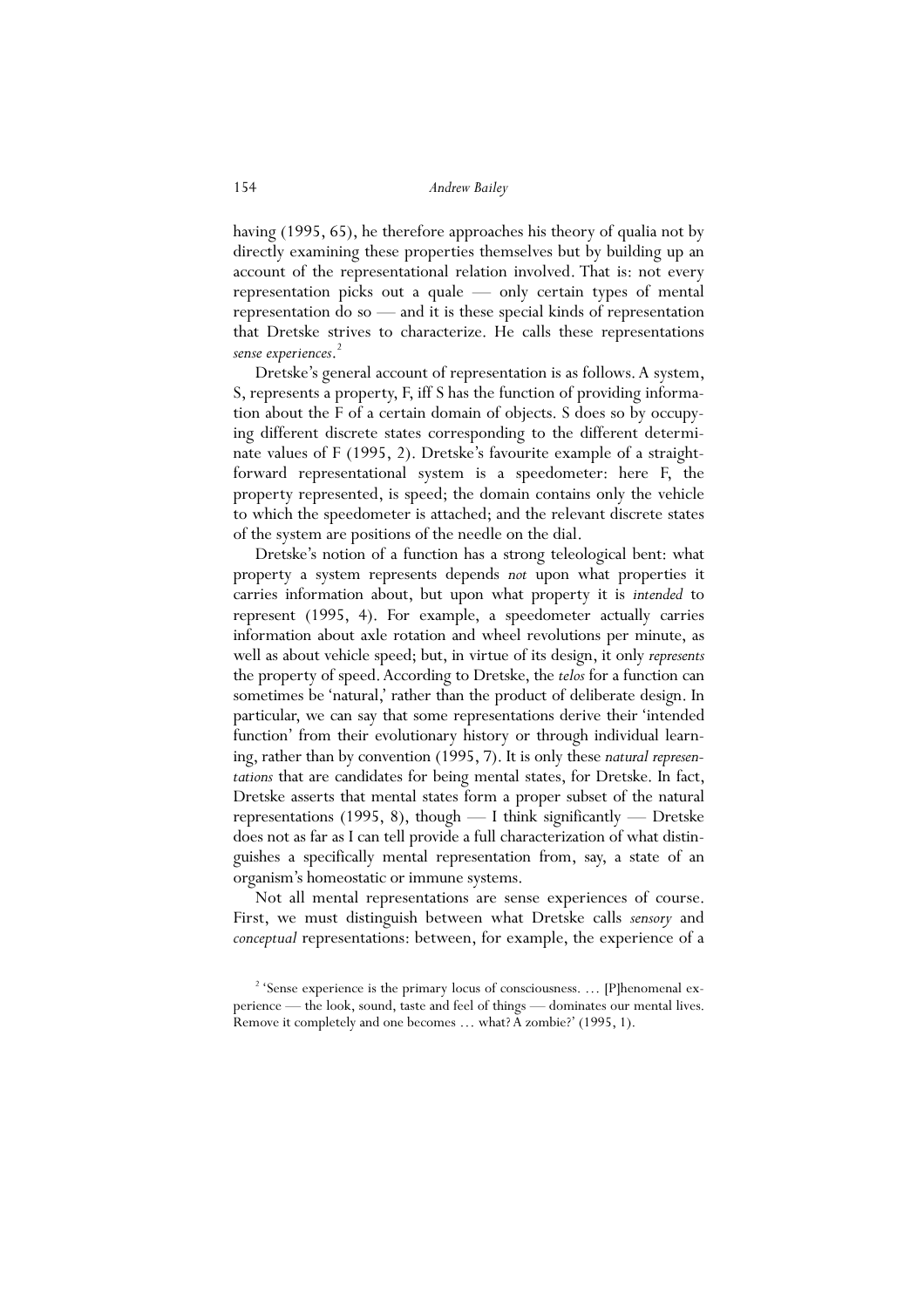red colour patch, and the belief that one is seeing a strawberry. For Dretske this distinction corresponds to another: that between *systemic* and *acquired* indicator functions. In the former case some state of the system regularly corresponds to some property that it is intended to indicate, and so systemically indicates it. In the latter case, some state of the representing system is *assigned* a particular representational content, independently of what it may actually systemically indicate. Consider a simple speedometer mechanism that represents vehicle speed by measuring the rotation of the axle. Some state  $\beta$  of the speedometer dial *systemically* represents an axle rotation rate of N rpm. However in cars with different tire diameters the dial would have to be calibrated differently so that in one car state  $β$  might have the *acquired* function of indicating 50 kph and in another 60 kph  $(1995, 12-14)$ .<sup>3</sup> Similarly, we might say that the human visual system has evolved to systemically indicate the determinate value of some objective determinable, which we call the property of colour, and is in fact 'designed' to distinguish between more than 16 million determinate shades of colour. However our visual systems are, we might say, *calibrated* to a greater or lesser degree of specificity among different individuals, and have the *acquired* function of indicating, presumably, the few hundred named hues, such as red, blue, maroon, aquamarine and buttercup yellow — roughly, those colours for which we have corresponding concepts.<sup>4</sup>

<sup>&</sup>lt;sup>3</sup> Another of Dretske's examples involves a pressure gauge whose needle varies systemically with air pressure; such instruments are routinely calibrated to show altitude in, say, metres above sea level, and a given pointer position will then, Dretske says, be both a systemic representation of pressure and an acquired representation of altitude (1995, 20).

<sup>&</sup>lt;sup>4</sup> It is tempting to object at this point that, since on Dretske's theory only natural, systemic functions pick out qualia, it follows that 'we are incapable of experiencing — of being *phenomenally* aware of — a variety of modern-day artefacts and properties. Since, e.g., there were no automobiles around when our perceptual systems were being 'designed' by natural selection, no ancestral perceptual system could have been selected for providing information about automobiles, and hence no natural representation could (presently) have the systemic function of indicating autos.' I think that this objection, when put this way, is mistaken: Dretske has in mind our natural, perceptual ability to discriminate between various different carsized objects, and in this I think he is correct. A Cro-Magnon man could presumably perceptually discriminate a Toyota Tercel from a Chevrolet Cavalier even though, obviously, he would not have the slightest (conceptual) idea what they were. How-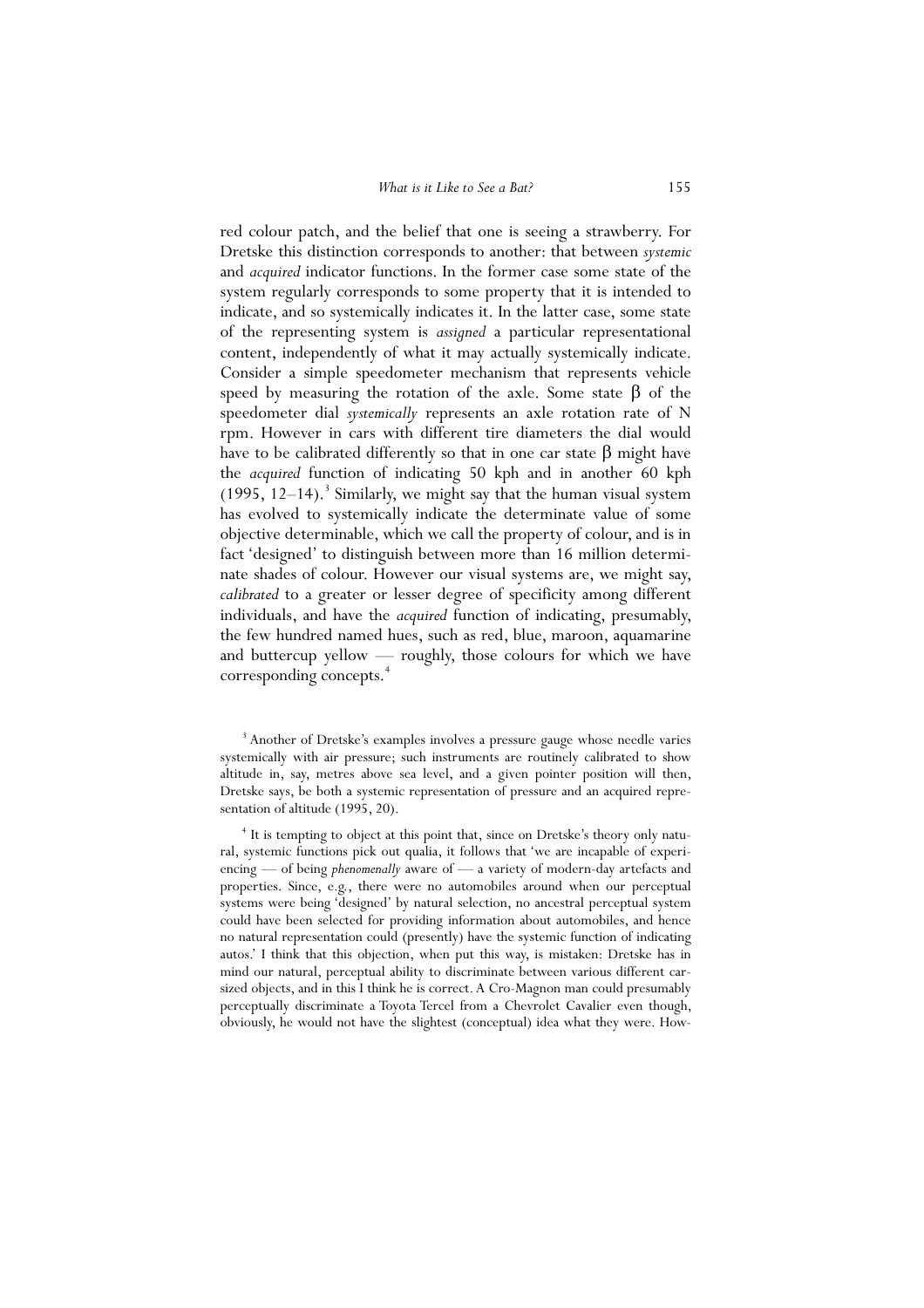One more distinction remains to be made to complete this sketch of Dretske's account of sense experience. For Dretske, not all natural systemic representations are experiences; experiences make up the proper subset of such representations that 'service the construction of' acquired representations that can be calibrated to 'more effectively service an organism's needs and desires' — that is, they 'are the states whose functions it is to supply information to a cognitive system for calibration and use in the control and regulation of behavior' (1995, 19). Dretske once again provides a speedometer analogy: in a speedometer, those states 'available for use in the control of behaviour' are the indicator states of the speedometer's dial. In the simple device already described, the system's analogue of experience is its representations of axle rotation speed; its belief-analogues are its representations of vehicle speed. In a more complex speedometer device, information about axle rotation is *combined* with information about the height of the axle above the road surface in order to determine the state of the dial. Here, the system's 'experiences' and 'beliefs' are both about the speed of the vehicle, and information about axle rotation is 'lost' — it is analogous to *non-conscious* information carried during the earlier stages of the processing of perception.

 Sense experiences, then, are on Dretske's account systemic, natural representations that underlie the construction of behaviourregulating acquired representations. *Qualia* — the 'raw feels' of experience — are no more and no less than the properties so represented, and thus are *distinct* from sense experiences and their properties. Dretske writes, for example, that '[t]he Representational Thesis identifies the qualities of experience — qualia — with the properties objects are [systemically] represented as having' (1995, 65).

## 2. What is it like, for Dretske, to see a bat (poodle)?

So, given this account, what can Dretske say about the phenomenal qualities — the 'what is it like-ness' — of conscious experience? For Dretske, what is it like to see a bat … or, to use his own example, a poodle? Dretske parses this into two questions:

ever, I do think worries of this kind conceal a deeper problem, that I attempt to bring out in my objection II of section 4.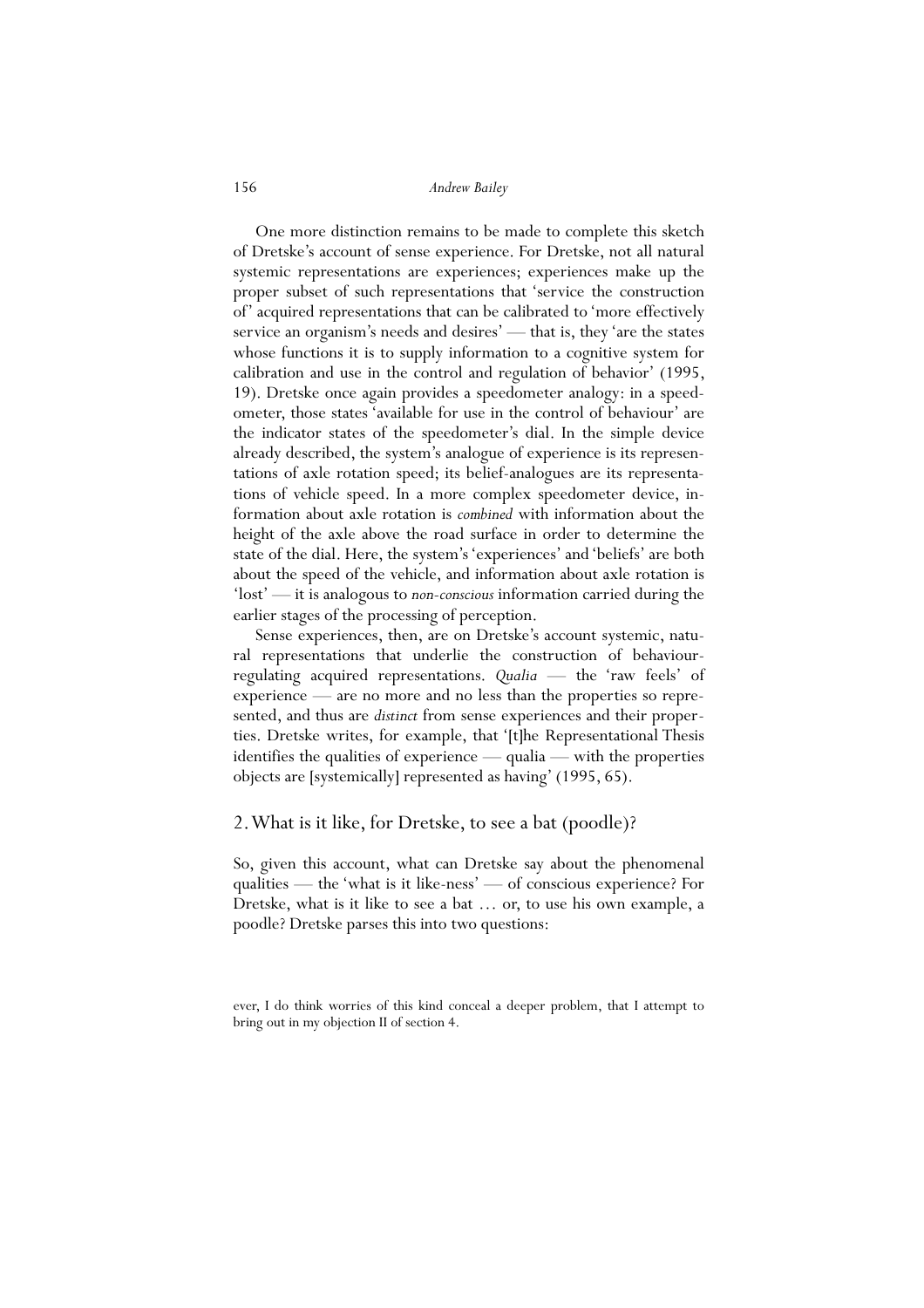- a) When does something look like a poodle to someone? This question he interprets as meaning: What is it for some organism to have a specifically *poodle*-like experience?
- b) How do things seem to someone experiencing a poodle representation?

His answer to the first question is that something looks (sensorially, rather than conceptually) like a poodle to S if it looks the way poodles normally look to S and if it looks different to S than some proper contrast class (e.g. other dogs). As Dretske puts it, S's 'experience of the dog represents the dog … as having … the manifest properties of poodles, those properties that make poodles look so much different from other dogs' (1995, 67).

 The importance of this is that, using only the methods of science, we would now be in a position to definitively answer questions about qualia from the third person. For example, we might want to know whether other people actually experience qualia, and if so whether they are the *same* qualia as I experience. One reason this is a problem is that, generally speaking, we are not confident that other people's *discriminatory abilities* tell us all we need to know about their experiences: that Mary and Marvin are equally good (or bad) at discriminating poodles does not entail that poodles look the same to them. This kind of problem is sometimes known as the problem of inverted qualia: what I experience when I see a blue sky could be just like what you experience when you look at a yellow wall, but we both call the sky 'blue.'

 Dretske asserts that his theory can solve the inverted qualia problem. For him, as we have seen, qualia are the properties that an experience has the *teleological function* of systemically representing something as having, whether it is actually performing that function or not. It follows, first of all, that these properties need not 'express themselves' in the behavioural dispositions of the system 'in which they exist' (1995, 72) — Dretske *agrees* that the nature of our experiences can come apart from our discriminatory capacities. Nevertheless, Dretske holds, the nature of our experience is still objectively determinable by the following set of identities:

- i) qualia  $=$  experienced properties
- ii) experienced properties = systemically (etc.) represented properties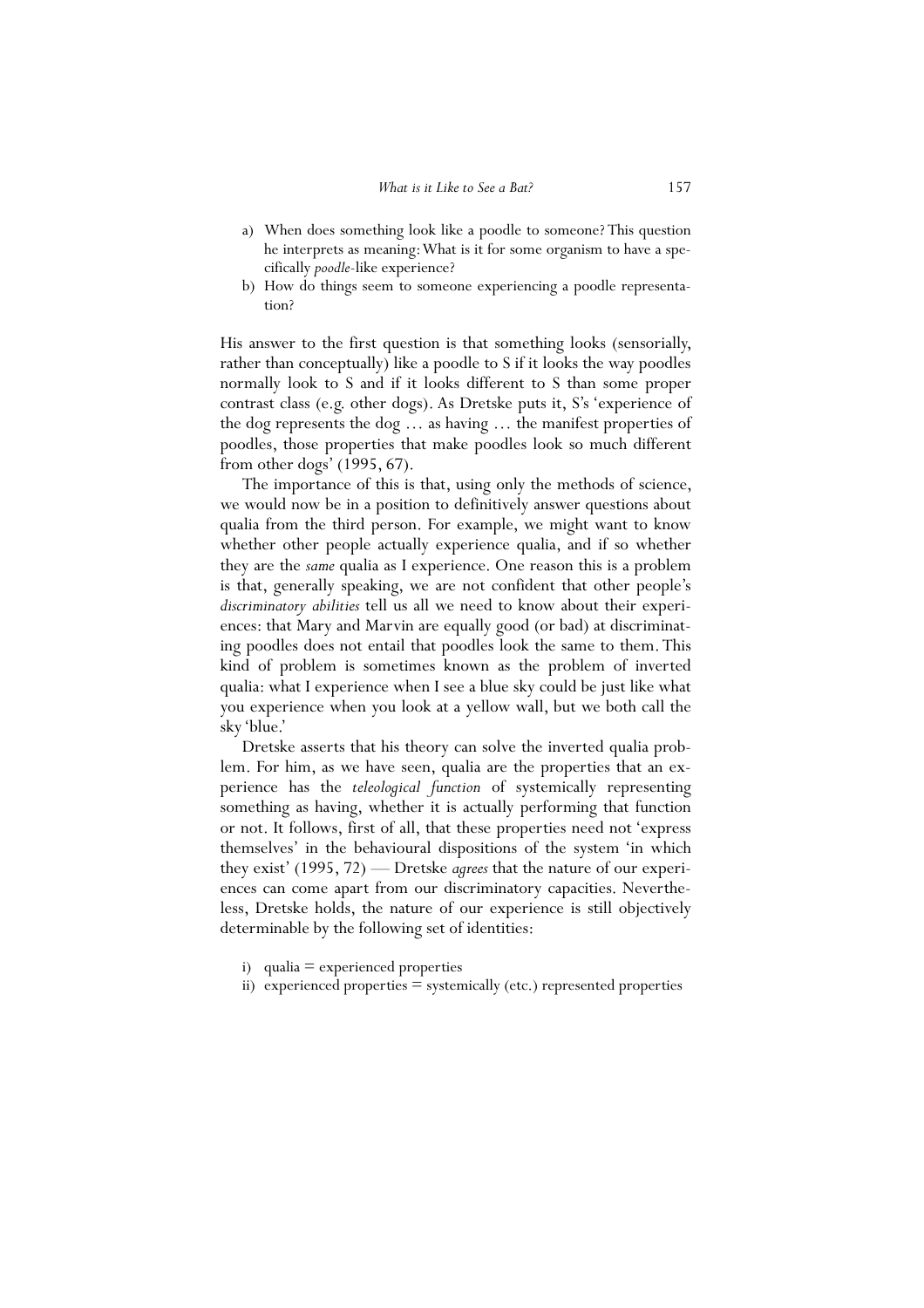iii) systemically (etc.) represented properties  $=$  those properties about which the senses have the natural function of providing information (1995, 72).

Thus, according to Dretske, questions about qualia are really questions about the properties certain representational states of a system have the function of indicating, and as such are answerable using the third-person methods of science.

 What about question b): How do things *seem* to perceivers? Dretske suggests that the way an experience represents an object is the way that object would be if the representational system were working correctly (1995, 73). Thus, if some organism is designed to differentiate between poodles and other objects, and that organism hallucinates that all the medium-sized objects around her are poodles, then everything seems to be a poodle to her. Once again, this is a properly naturalizing conclusion. Not only can I now tell *what* bats experience, but (according to Dretske) I can discover exactly how such experiences *feel* to bats simply by examining a bat's representational system in order to identify its proper functions, and then by studying those properties which the system has the function of representing.

Hence:

Knowing what bats, fish, and neighbours experience is, in principle, no different from knowing how things 'seem' to a measuring instrument. In both cases it is a question of determining how a system is representing the world (1995, 81–82).

For example, Dretske imagines a mono-representational parasite that only has a thermal sense, with which it picks out receptive hosts that have a body temperature of exactly 18°C. To know what it is like for that parasite to sense a receptive host,

[a]ll you have to know is what temperature is. If you know enough to know what it is to be at a temperature of 18°C, you know all there is to know about the quality of this parasite's experience. … For, if things are working right, what the host is  $-18^{\circ}$ C  $-$  is how things seem to the parasite. So if you want to know how things seem to the parasite, look at the host (1995, 83).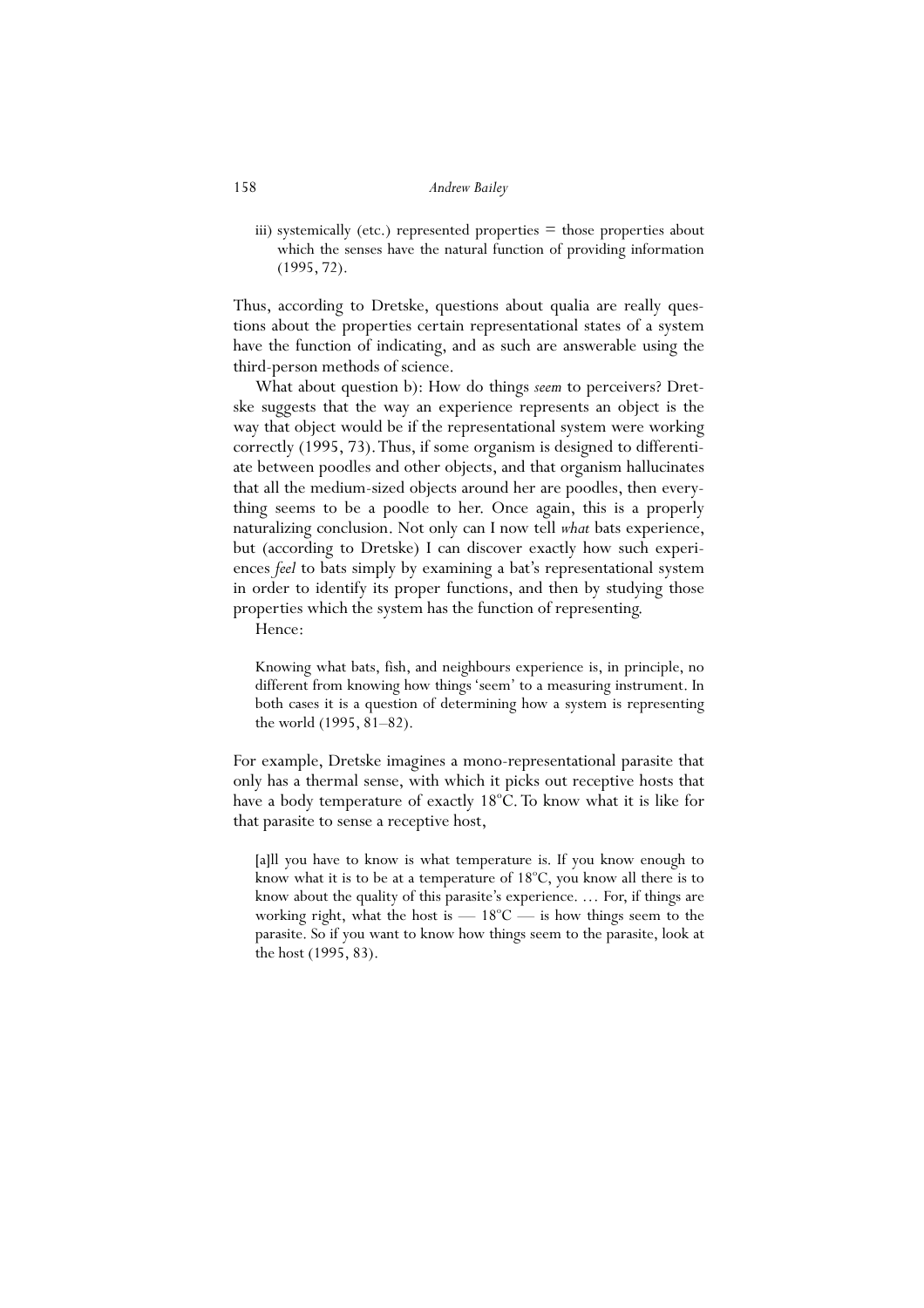In addition to deriving this position from his general framework, Dretske gives what he takes to be an independent argument for this conclusion:

- 1) qualia are supposed to be the way things seem in the sense modality in question;
- 2) things sometimes *are* the way they seem; therefore
- 3) qualia are exactly the properties the object being perceived *has* when the perception is veridical;
- 4) the quale of the parasite is just like that it has when its perception is veridical; therefore
- 5) the quale of the parasite has to be exactly the property the object has, i.e.  $18^{\circ}$ C (1995, 83–84).

Furthermore, Dretske asserts, one can know what it is like to have a certain experience without being able to discriminate that property yourself. The familiar bat is one example; Mary the colour-blinded scientist in Frank Jackson's well known thought experiment (1986) another. Dretske even claims that one could know just what it is like to hear a musical change of key without being able to recognise one yourself (1995, 85–86).

 Here, then, in summary is Dretske's account of qualia. Qualia are completely characterized as the objective, external properties that those mental representations which are our experiences have the natural, systemic function of indicating. Therefore qualia are just as objectively specifiable as are the systemic functions of any physical system.

## 3. Does Dretske have a theory of *qualia*?

Dretske suggests, at the beginning of his book, that his Representational Naturalism 'is the only approach to consciousness that has much to say about the baffling problems of phenomenal experience' (1995, xiii). And indeed, Dretske's account has quite a lot of initial plausibility. Unlike proponents of more traditional functional analyses he seems ready and willing to deal with the 'inverted spectra/earth' or 'knowledge argument' families of counter-examples,<sup>5</sup> and he makes

<sup>&</sup>lt;sup>5</sup> On the former, see especially Shoemaker 1982 and Block 1990; on the latter see Jackson 1986.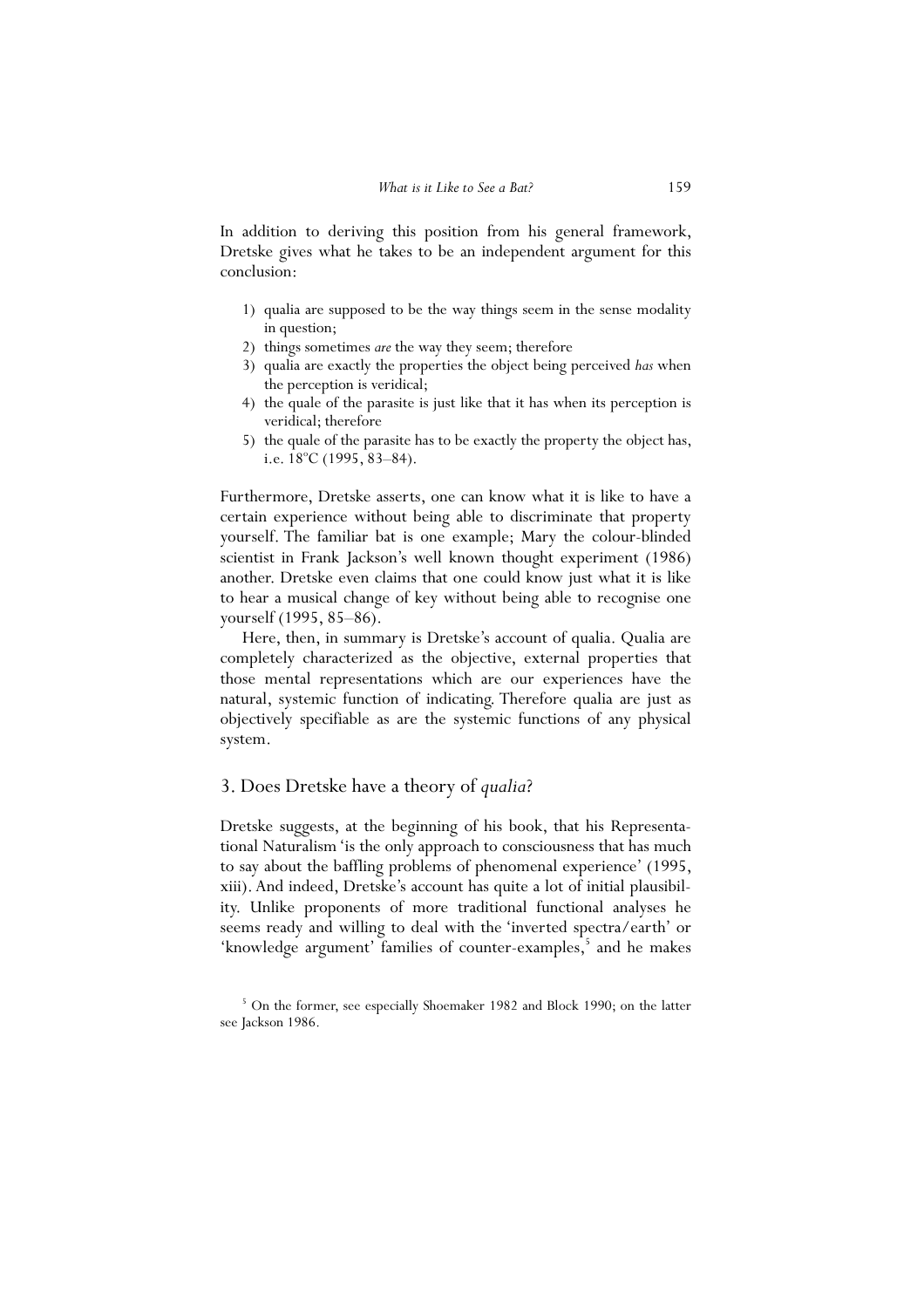moves intended to prevent his theory being too functionally 'liberal.'<sup>6</sup> Unlike many of the opponents of this kind of naturalistic analysis, Dretske (if his theory is correct) faces no so-called 'explanatory gap' — no serious problem in explaining how qualia can be related to, and explained in terms of, scientific theories of the physical world.<sup>7</sup> Nevertheless, having laid out Dretske's theory of qualia, I now want to raise four objections to it which, I think, show that the fundamental conundrum of qualia is not so easily dispatched.

 First, a preliminary skirmish. We have seen that, along with other contemporary qualia representationalists, Dretske holds that qualia are properties of objects as represented by conscious beings; qualitative consciousness is the representing of an object as having qualia. This clearly has the consequence that Dretske is an externalist about qualia: qualia are the properties represented, not properties of the representation. And a consequence of *this* is that Dretske is using the word 'qualia' in a quite radically non-standard way. The standard definition, recall, is roughly that qualia are the qualities of conscious mental states which characterize 'what it is like' to experience things ... and which constitute 'feeling like' anything at all.<sup>8</sup> Hence it is usual to take qualia to be putative properties of conscious mental states, perhaps even precisely those properties which make such states *conscious*. Dretske, of course, means no such thing when he uses the term. Secondly, one habitually speaks of qualia as being part of the mental life of the experiencer: organisms either 'have' or 'do not have' qualia, we say. Dretske must be committed to the position that qualia are *non-*mental, since he claims both that only representations are mental and that qualia are *not* representations but what is represented. Hence qualia are (typically) not properties of their experiencer<sup>9</sup> — it

6 This term was popularised by Ned Block 1980.

<sup>7</sup> For various manifestations of this see Nagel 1974, Jackson 1993, Chalmers 1996, McGinn 1991.

<sup>8</sup>This same basic definition is used by most writers, with a wide range of sympathies: for example, Chalmers 1996, 4; Clark 1993, 1; Dennett 1988, 42–43. As originally conceived, they were properties of phenomenal individuals: see Lewis 1929 and Goodman 1977, 95 ff.

9 One might want to speak of experiencers 'having' certain qualia associated with their experiences, or even constitutive of the content of those experiences, but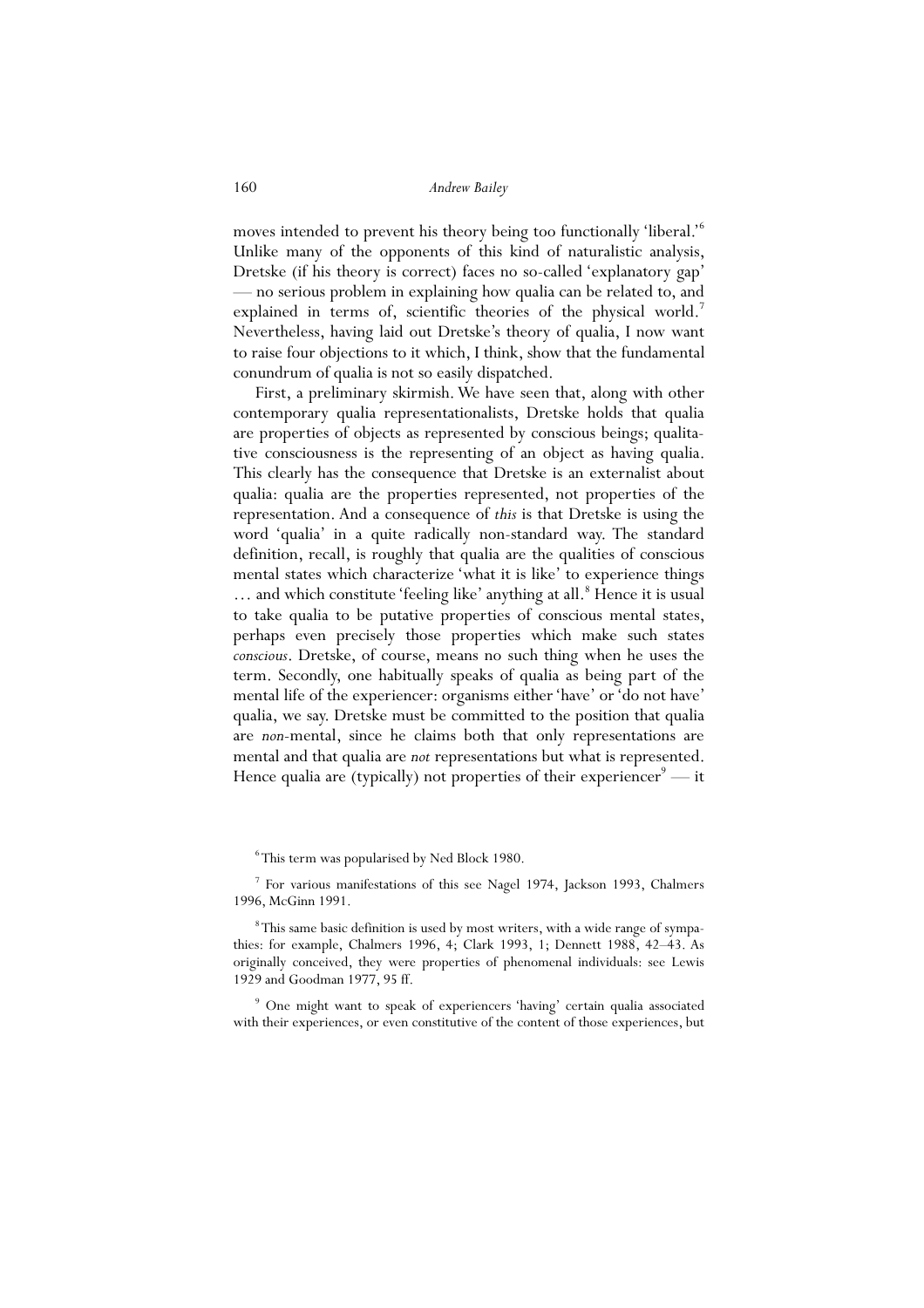no longer makes any real sense to say that a conscious being 'has' qualia, on Dretske's account.<sup>10</sup>

 Finally, qualia are usually supposed to be *phenomenal* properties: the point of talk about there being 'something it is like' to have qualia is that this distinguishes them from non-phenomenal properties such as being a cube, having a dial reading 37 kph, or being, on average 385,000 km from Earth's moon. Although such talk is ill-defined, the kernel of the idea is that one can be a cube and not *feel* or *be conscious* of one's cubehood; there is no sensation corresponding to, let alone constituting, being a certain distance from the moon. By contrast, to have a green quale just is to feel a certain way, to be conscious of a certain sensation. Dretske, obviously, does not restrict qualia to phenomenal properties: any property that some mental system has the systemic function of indicating is a quale, potentially including cubehood and distance to the near-side of the moon.

 All of this raises the suspicion that Dretske, although he uses the word, is not really talking about *qualia* at all: that instead of giving a theory of those problematic properties usually picked out by the term, Dretske is simply changing the subject and talking about something else.<sup>11</sup> At this point, however, to simply accuse Dretske and the

 $10$  Note that one consequence of this is that, for Dretske, sensation does not supervene upon the brain.

<sup>11</sup> In many ways Dretske's notion of *sense experience* is much closer to the standard definition of *qualia* than is his account of qualia, which invites the following response. It is possible, and perhaps more comfortable, to interpret Dretske as not making the identity claim about qualia that I claim he is making, but instead saying something like the following: to have qualia of type *T* is nothing more than to token states that systemically represent something as having property *T*; seeing red is merely having a sense experience of (i.e. one whose function it is to pick out) red, and nothing more. But where then, on this account, *are* the qualia — the phenomenal properties of experience — exactly? What are they properties *of* on this interpretation? There seem to be three options. Either Dretske is an eliminativist about qualia (which he denies, and which is anyway rather uninteresting); or qualia are additional, as yet unmentioned, properties of sense-experiences (in which case they have yet to be described, let alone theorised about); or they are properties of the objects of sense-experience (which is how Dretske explicitly describes them, and which takes us back to my interpretation).

this seems to me misleading in this context. After all, we do not speak of Oscar 'having' the property of being water! (See Putnam 1975, especially pp. 223–227.)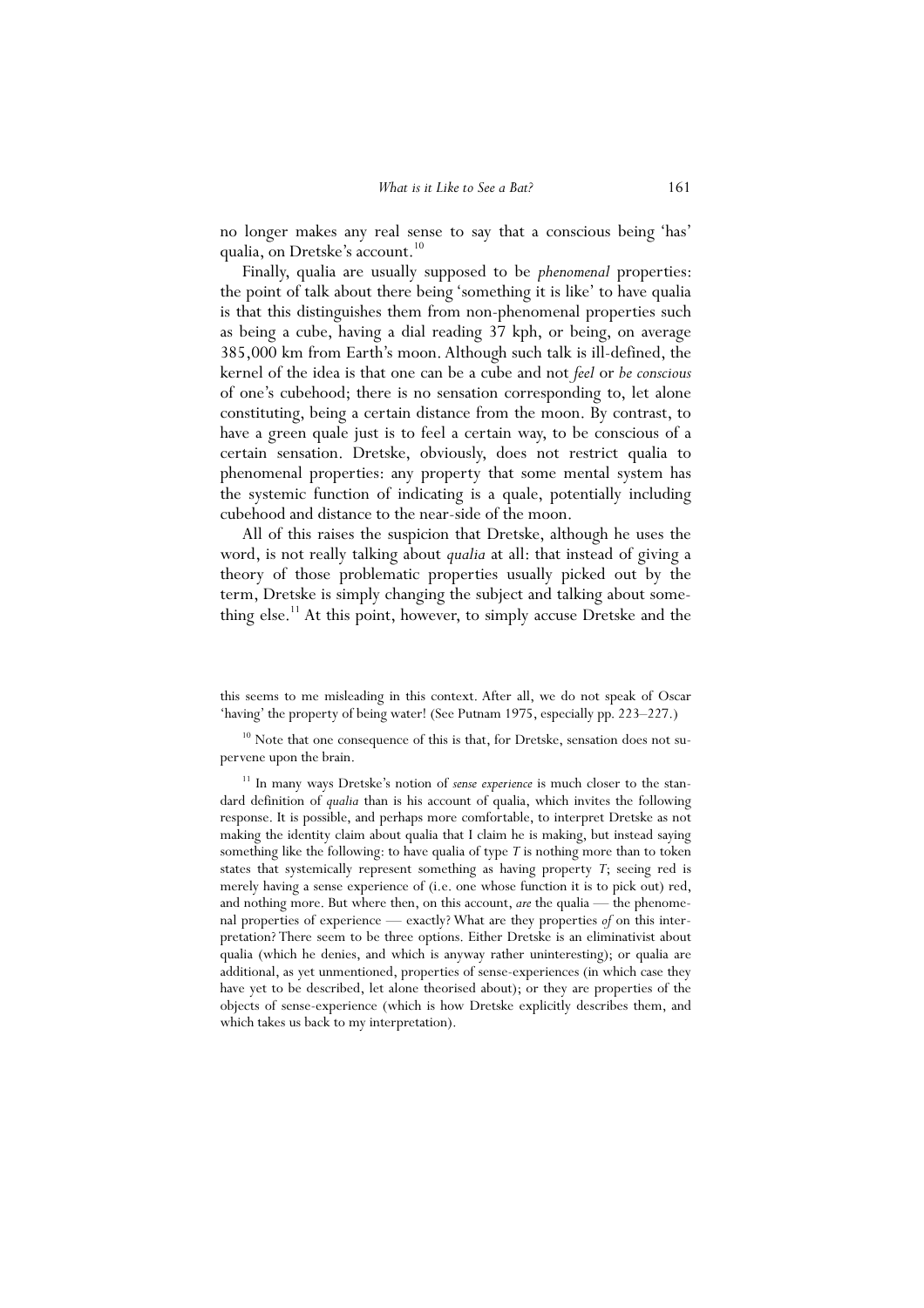other representationalists of missing the point would be to beg the question in favour of the existence of qualia more traditionally construed. After all, instead of seeing Dretske as changing the subject, we might view him as *re-focussing* the qualia debate in a more fruitful direction. The following four objections try to make the case that this is not so; they suggest that the difficult problems qualia present will not go away so easily.

## 4. Problems for Dretske

## *I. The problem of the demarcation of the mental*

Given Dretske's usage of *qualia*, as we have seen, virtually any property can in principle be a quale. The real work in Dretske's account is being done by the notion of a sense experience, since on his view qualia are merely the objects of such experiences. I shall argue, however, that Dretske's account of sense experience is too loose and thin to bear the added philosophical weight the concept must now carry. As we have seen, for Dretske, anything, *s*, that satisfies all the following conditions is a sense experience:

- i. *s* is a discrete state of a (mental) representational system with the function of indicating some determinate value of an objective determinable;
- ii. *s*'s indicator function is a natural one;
- iii. *s*'s indicator function is a systemic one;

Another suggestion that has been made to me is that Dretske could (or should) be read as giving a 'contextualist' account of qualia, such that qualia are to be identified with worldly properties that are sensorialy presented to a subject, 'but only as they are experienced.' But I cannot see how to make this proposal work. If the idea is that external properties are only to count as qualia *while* they are being experienced, then it seems ad hoc; after all, our experiences do not typically *change* the properties of the things we perceive, and so these properties will *be the same property* whether or not we call them 'qualia.' Conversely, if this proposal is intended to shift attention from the external properties represented to *the way they are presented to us*, then the problem reverts to that of naturalistically accounting for these modes of presentation — i.e. features of the representation rather than of what is represented.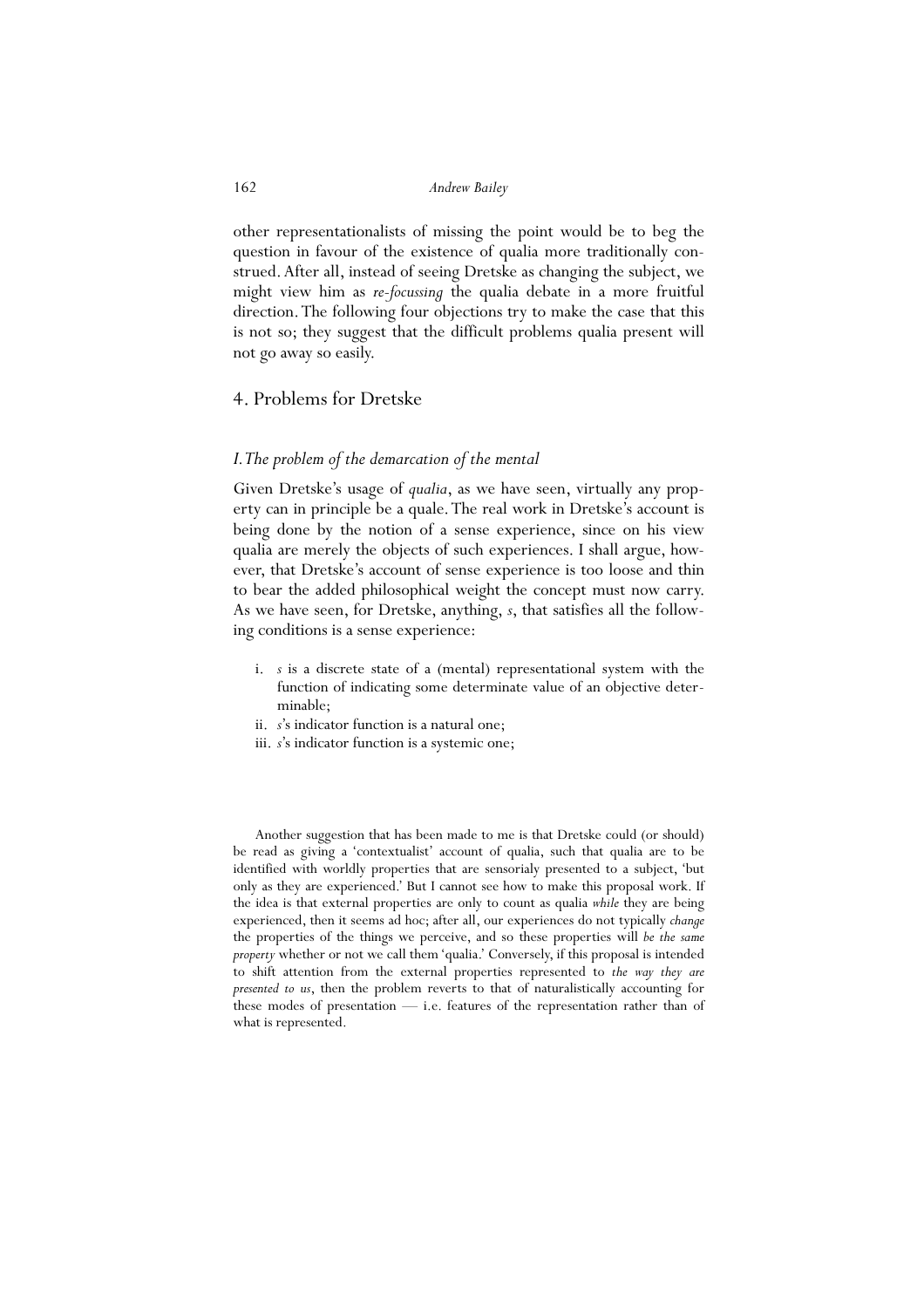iv. *s* is 'cognitively accessible' in some incompletely specified sense that includes underlying a system of acquired representations which are used to control behaviour.

This definition is in danger of committing Dretske to the position that entities unanimously considered non-sentient experience qualia.

 Consider a simple plant that continually sucks up water through its root system until specialized areas of its cell walls reach a certain state; these discrete states of the cell walls, we can suppose, are systemically and naturally linked to changes in pressure with the cells, and furthermore they have been 'intended' by evolution to have this function. At a certain point, as the pressure threatens to burst the cell walls, the pressure-indicators in the cells trigger a change in some more general system of the plant which has, let us say, three 'states': either it represents the pressure in its cells as inadequate, or as acceptable, or as too great. Once this system comes to indicate that the cell pressure is too high, the plant opens pores on its leaves which allow the fluid to transpire; when the pressure in its cells has fallen to a satisfactory level, the pores are closed again.

 Such an organism apparently satisfies Dretske's conditions for fullblooded phenomenal experience. On his account, the pressure inside its cells constitutes a quale that is literally experienced in virtue of being connected in the right way to states which match Dretske's definition of natural, systemic representations (changes to the plant's cell walls) and which moreover underlie higher-level states of a homeostatic system that is 'calibrated' to either believe that the pressure is too high or that it is not, and adjusts its pore-opening behaviour appropriately.

 Very similar stories could even be told for hypothetical relatively non-complex, non-*living*, prima facie non-conscious systems, such as pieces of computer code that 'evolve' in some kind of artificial environment. Assuming that we are unwilling to ascribe conscious sensory experience to simple plants and evolved computer viruses, it seems untenable to insist that Dretske's definition of *qualia* is in accord with our basic intuitions about the set of things likely to experience phenomenal mental states.

 Dretske must presumably reject these counterexamples by showing that — despite what I have said here — plants and computer viruses fail to satisfy his four conditions for being the subject of experience (and therefore of qualia). The only way to do this, that I can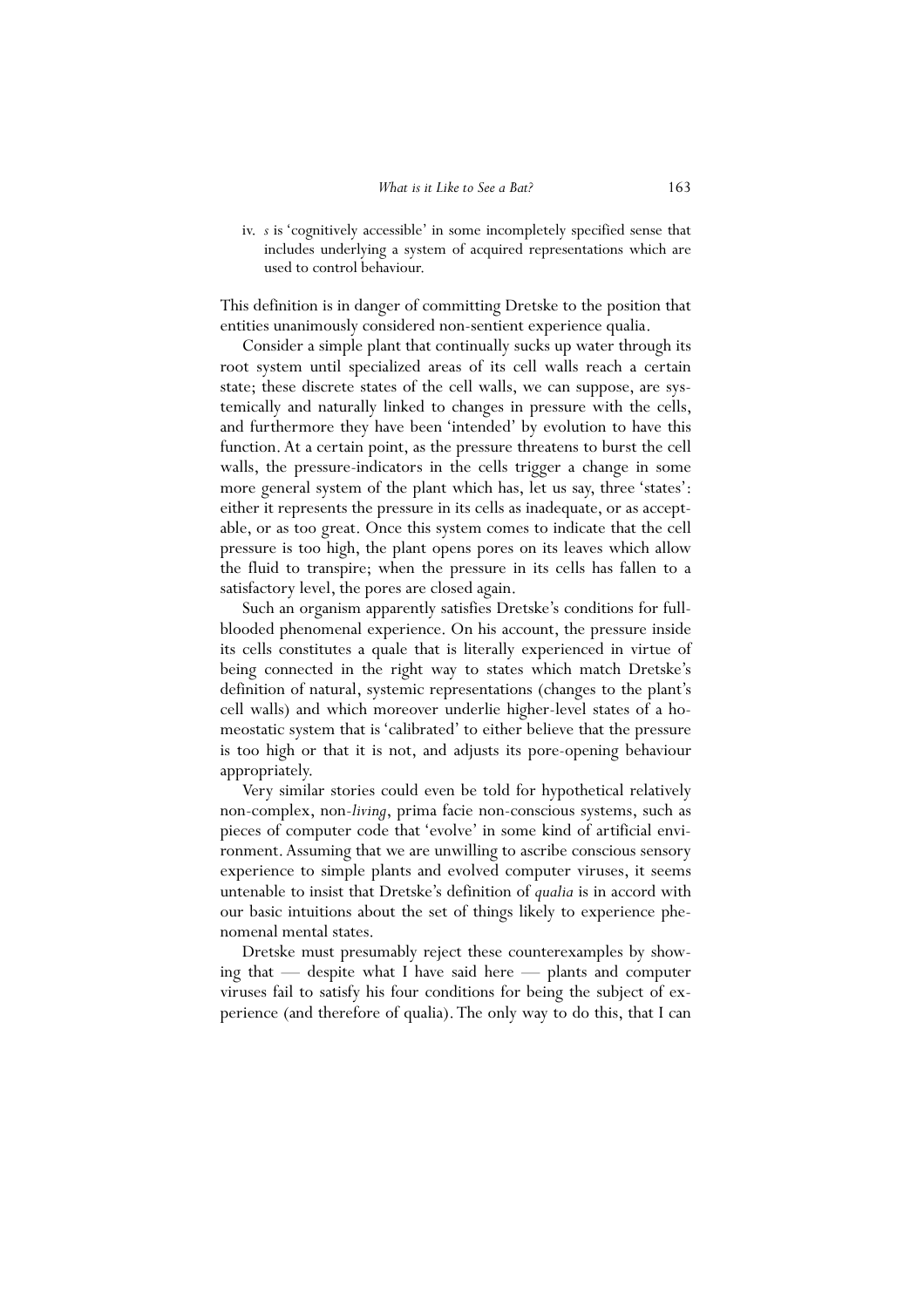see, would be to assert that once the *mentality* condition is cashed out in more detail, it will exclude them. That is, much more is needed in a satisfactory account of condition iv. than the claim that supplying information for calibration and use in the control and regulation of behaviour is a hallmark of the mental. At best, this unclarity at the heart of Dretske's account is unfortunate — Dretske is, after all, engaged in the project of providing a theory of the mind. At worst, this is circular: only entities with a (conscious) mental life are candidates for possessing experience, where what it is to have a (conscious) mental life is classically understood as being an experiencing subject.

 Perhaps it is best, therefore, to treat Dretske not as providing a theoretical treatment of our extant notion of qualia but as giving a principled *redefinition* of the term. However, if *this* is so, then it is far from clear how independently defensible Dretske's conditions might be. After all, now we can no longer say that Dretske's definition is justified simply by providing us with the correct extension for the term, and we are faced with the prospect of demanding a principled defence of each part of the definition. Why should it pick out *these* representations, and not others?

 Apart from the incompleteness of Dretske's 'mentality' condition, it is difficult to see how the condition that the indicator function be a natural one can be independently motivated. Why should it make a difference exactly what roots the teleology of a function, as long as it has one? Suppose some advanced race were able to build or replicate living organisms by manipulating molecular raw materials, and imagine that, by chance, their designers hit upon a form identical in every relevant physical way with a human baby. Why should we say that this baby, when grown to adult-hood, does not experience perceptual sensations in the same way that we do? After all, *ex hypothesi*, it interacts with the world in exactly the same way we do, and precisely similar events take place in its brain.<sup>12</sup>

 $12$  A similar thought-experiment can be levelled against Dretske's claim that any teleology is involved at all. Suppose, *per impossibile*, that our human child were not designed, nor evolved, but created instantly — like Davidson's Swampman — from molecular raw materials by a freak lightening storm on some distant planet barren of sentient life (though not inhospitable). Again, the unfortunate baby would have the same causal connections to the world that we do, and would pass through brain states of the same type as ours — increased activity in striate cortex areas V1 and V2 after input from the Lateral Geniculate Nucleus (LGN), for example. Yet Dretske would have it that, because of the accident of its birth, this organism undergoes no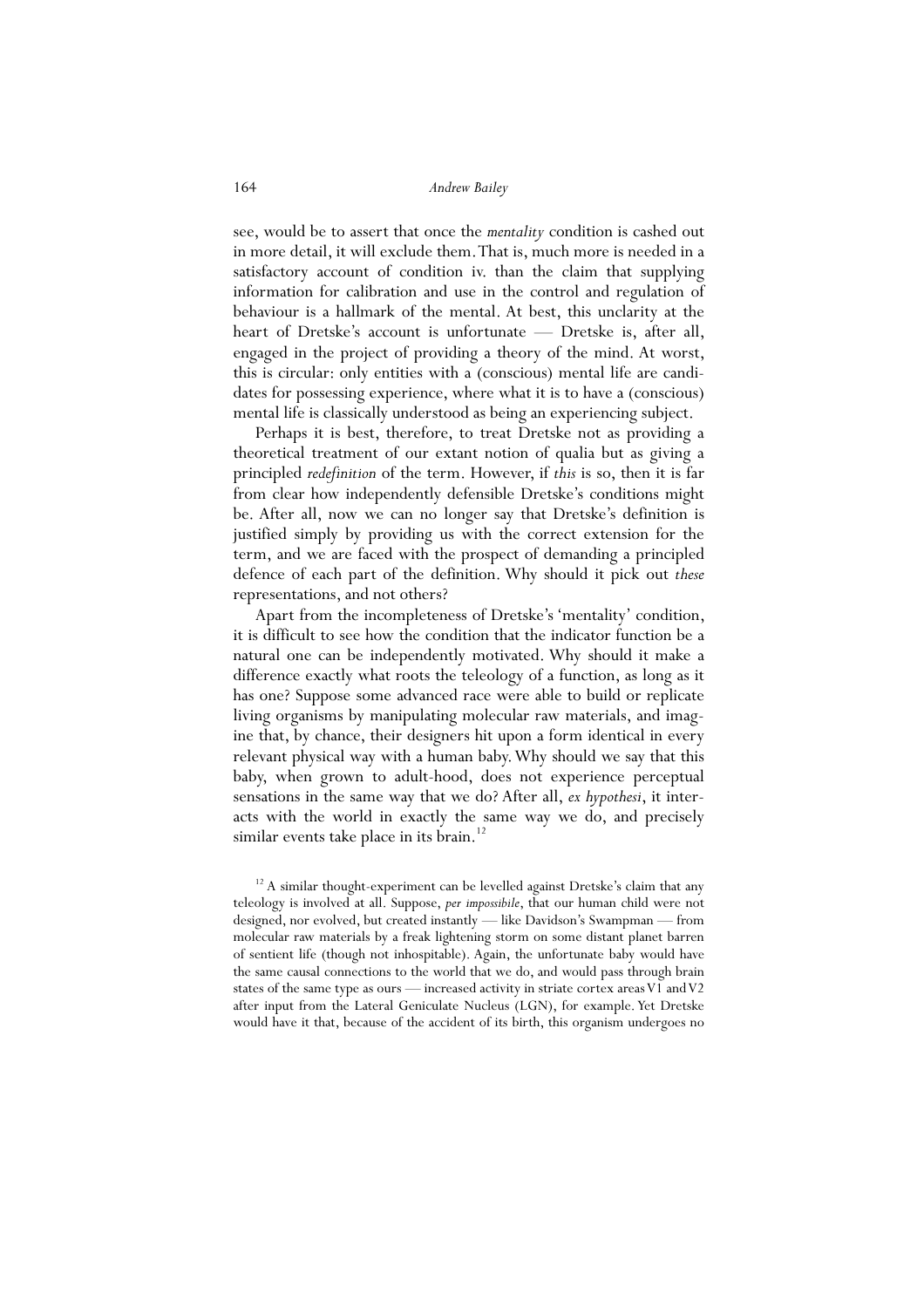But if the 'naturalness' condition cannot be defended, then Dretske's class of beings able to experience qualia inflates even more drastically to include, for example, simple gauges like speedometers and thermometers as long as they are connected to appropriate 'cognitive' behaviour-control systems, such as the on-board computer on a late model Toyota. Would we be willing to say that a motor car has a mental life, or do we prefer to insist that 'having' qualia is separable from having a mental life? Neither position, unfortunately for Dretske, is very tenable.

## *II. The problem of individuating qualia*

We have seen that Dretske identifies qualia with the external, objective properties whose determinate values our experiences have the function of discriminating, and that the main advantage of this position is that it makes qualia themselves susceptible to empirical study. However, as Dretske admits, it is not always easy to identify those properties; for example, it is not always possible to determine the proper function of our experiences. Dretske takes this to be at base an empirical problem (1995, 88 ff.): thus, identifying the objective property of colour is, according to Dretske, straightforwardly a matter of discovering what property in the world our relevant visual apparatus evolved to indicate, although this may since have become confused by the phenomenon of metameric matching<sup>13</sup> and so on. However, there are reasons to believe that this uncertainty is actually a serious *conceptual* problem with Dretske's account.

 First, though there *may* be a finitely describable set of determinate physical conditions which bring about every instance of an experience of the colour red — which is itself a rather dubious claim — these physical conditions *still* need not constitute an objective external physical property suitable for third-person examination. It is not implausible that our experiences of colour — and not just our colour judgements — are influenced by psychological factors, such as our expectations and other tacit beliefs, which affect *pre-conscious visual* 

sense experience whatsoever; that all is dark inside its head, while ours — physically identical — is alight with visual, aural, tactile phenomena. This seems deeply implausible. However, since Dretske explicitly addresses this point in his book, and believes he has a reply to it (1995, 141 ff.), I shall not pursue this line here.

<sup>&</sup>lt;sup>13</sup> That is, the phenomenon where a wide variety of objective circumstances can give rise to the same colour experience.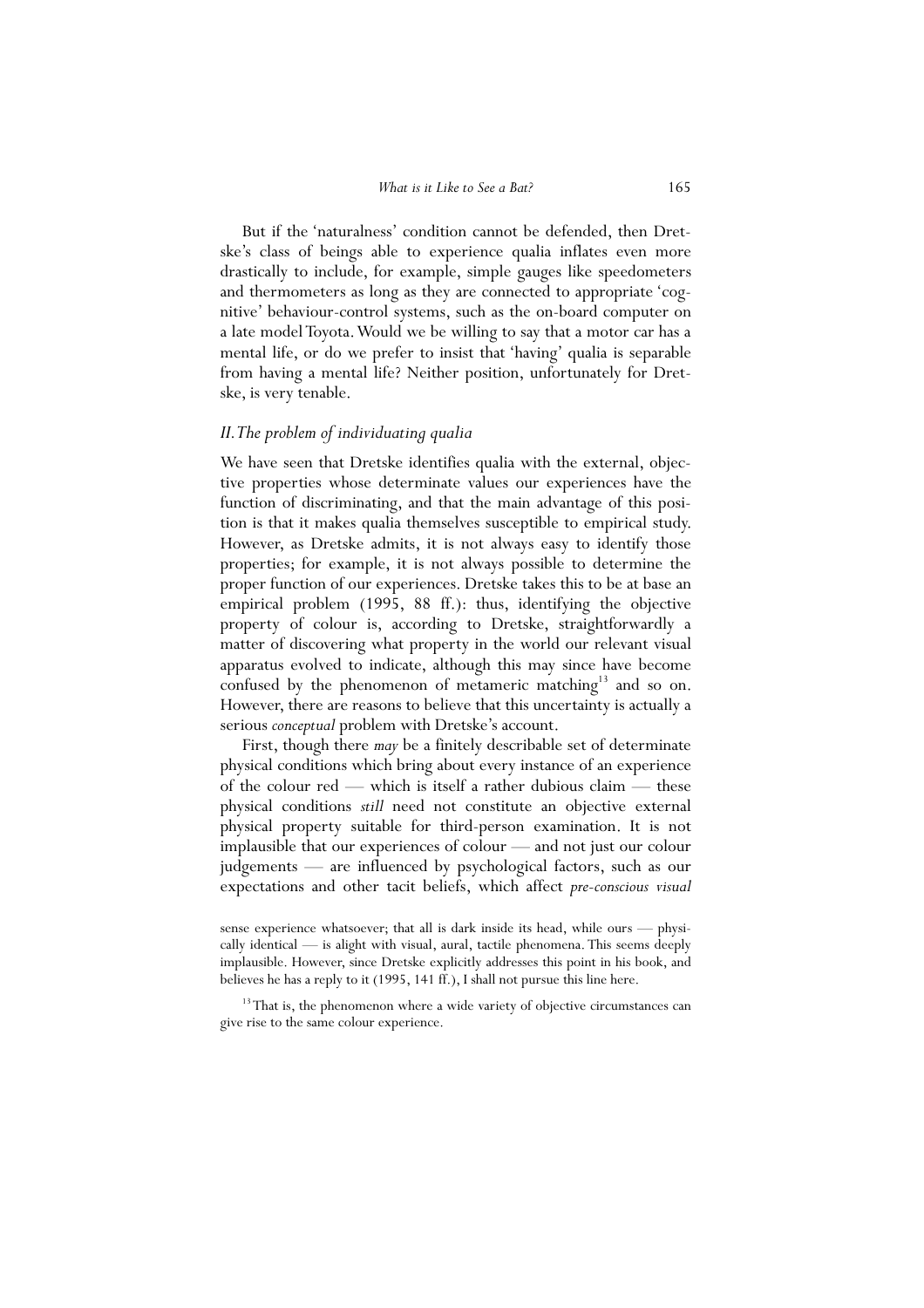*processing*. Thus, for example, we experience the skin-colour of Caucasian people standing beneath the canopy of a spreading elm tree in midsummer as some shade of more or less pinkish brown; however, as a photograph in which the tree is not visible would reveal, their 'actual' skin-colour has a greenish tinge, due to the filtering of light through the leaves. One possible explanation for this phenomenon is that we have certain built-in expectations about the constancy of skin colour, and our brain 'filters out' the greening effect *before* we can become conscious of it.<sup>14</sup> Similarly, some of our colour experiences are probably 'distorted' by the physiological structures of our colour processing systems: optical illusions such as the Von Bezold spreading effect, $15$  or apparent colour changes in the face of simultaneous chromatic contrast, are often explained in this way.<sup>16</sup>

 The relevance of this to Dretske's account is that the evolution of our visual system may have taken this into account: we might have evolved to detect human-coloured things, *not* just through detecting some objective physical property of human skin, but also through taking into account whether the context makes them likely to be human, and abstracting away from the actual physical property to filter out conditions of illumination, for example. If this were so, then on Dretske's account the property our pinkish-brown colour experiences would have the natural, systemic function of indicating would be something like 'what might be expected to have human-skin col-

<sup>15</sup> That is, the colour seen in a region of space is determined not only by the characteristics of the stimuli in that region, but also by those simultaneously present in surrounding regions. These effects can change the region in a direction opposite to the surround (a contrast effect), or in a direction toward that of the surround (an assimilation effect, more traditionally known as the von Bezold spreading effect). Von Bezold effects are especially common in when the coloured region and its surround are quite small, as, perhaps, in pointillist paintings.

 $16$  For example, C. L. Hardin writes that simultaneous chromatic contrast illusions are a function of 'the opponent systems tending to maximize visual differences while at the same time working toward an overall net chromatic balance' (1988, Plate 2).

<sup>&</sup>lt;sup>14</sup> I do not mean to claim that this is true only of Caucasians, still less that we are evolutionarily adapted to discriminate that skin colour before all others (!). The filtering out of the greening effect exists for any familiar object placed below the leaves, and white skin is simply one familiar example of the phenomenon.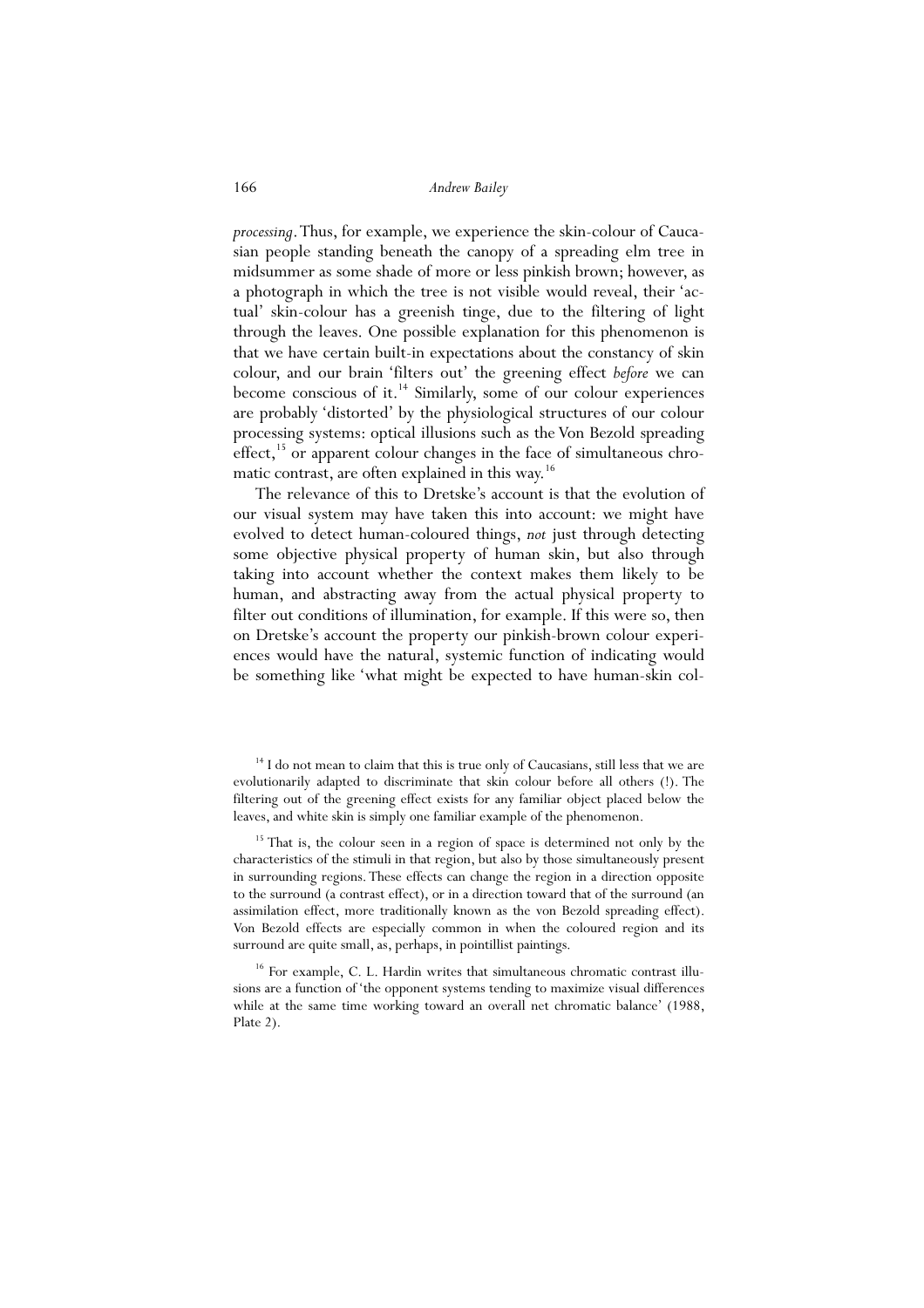our,' rather than any objective external property.<sup>17</sup> That is, qualia would *not* be simply the properties examined by the natural sciences (even if that set includes such contestable items as colour properties), but would be something else altogether, something much more observer-relative and even 'subjective.' This would not only require revision of Dretske's account, but would seriously undermine his central conclusions about the objectivity and third-person accessibility of qualia: in such a case, despite Dretske's best efforts and even if his account were otherwise acceptable, we might *still* never know what it is like to be a bat.

 The second difficulty with individuating the objective properties that are supposed to be qualia is the problem of deciding how finegrained these properties are. Dretske says that someone has a visual experience of a poodle only if their visual system *when it is functioning normally* has the function of demarcating between poodles and everything else — that is, if the representation has the function of indicating poodle-hood. But what is the relevant contrast class here? What *is* the property of looking like a poodle? Dretske admits that very good fakes, such as woolly robot poodles, do have that property, but insists that blurry medium-sized blobs do not — if all you can see are blurry blobs, then nothing looks like a poodle to you (1995, 66 ff.). But what about bichon frisés? These are small woolly dogs that, one is tempted to say, look like poodles. Suppose, because of some slight abnormality in your otherwise normal human perceptual system, you cannot perceptually distinguish between poodles and bichon frisés. Does this mean that you in fact do not have poodle sensations, but instead smallwoolly-dog sensations? Presumably, if any normal human's visual system has the function of distinguishing poodles from bichon frisés, then yours does too: that, for Dretske, means you are capable of experiencing both poodle qualia and bichon frisé qualia. Which of the two qualia do you experience on this occasion, then … or is it some *third* quale altogether?<sup>18</sup>

<sup>&</sup>lt;sup>17</sup> Information about the putative objective external property of pinkishbrownness would be 'lost' before the point of mental representation, analogously with representations of axle-rotation speed in Dretske's more complex speedometer system.

<sup>&</sup>lt;sup>18</sup> Dretske mentions this very situation on page 69, but does not treat it as a problem.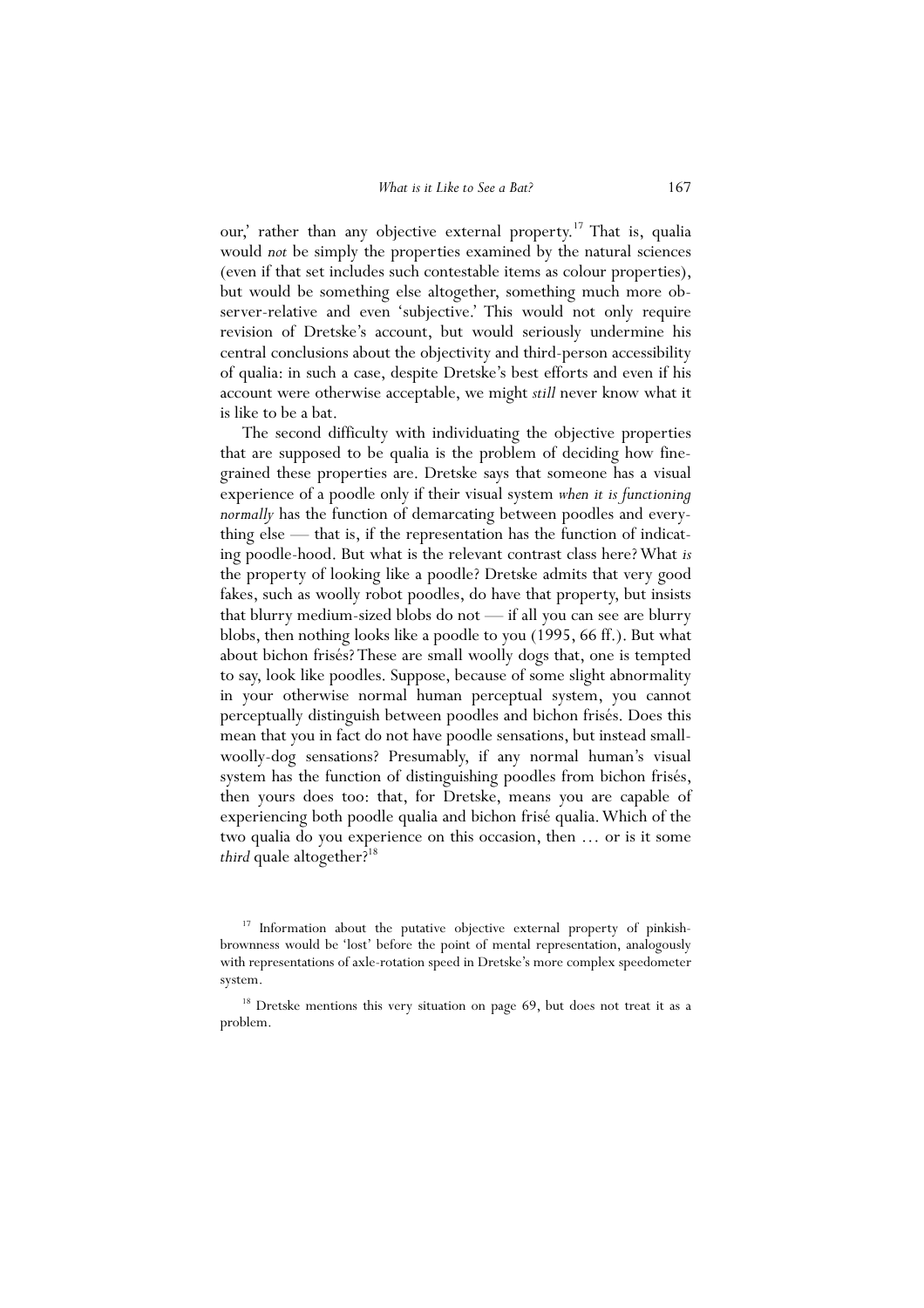The problem here is that, within Dretske's picture, there is sometimes *no principled way* of saying just which qualia some reasonably normal, functioning human beings are experiencing. Once again, if a goal of Dretske's theory is to naturalize qualia by making them, at least in principle, objectively and empirically identifiable, his account falls short. Furthermore this is not, it seems to me, merely a minor problem requiring a few further clarifications, or an issue tied closely to the details of Dretske's account in particular; nor is it merely a problem for *naturalised* representationalism, rather than representationalism more broadly construed. The trouble is that qualia are to be identified with the properties represented, rather than properties of the representations, yet — if the worry described above has weight — there sometimes just *are no* determinate properties represented; the *content* of our sense experience is sometimes vague or ambiguous in ways that qualia are not.

#### *III. The problem of intentional inexistence*

Dretske holds that qualia are the external, objective properties that sense experiences have the function of representing. However, as Dretske notes, misrepresentation is possible: the world need not always be as it is experienced (1995, 4). Something can look blue but actually be some other colour altogether (or no colour at all). The difficulty is to say, in such cases, what entity *is* blue. On Dretske's picture, the quale *blueness* is just the same objective property as 'ordinary' blueness (whatever exactly that is) … it is a physical property held in common, let's suppose, by cornflowers, a clear sunlit sky and lapis lazuli. Yet it is surely possible to have what would traditionally be called blue qualia — or, more neutrally, a sense impression which involves the visual feel of blue — where there are no blue objects … where there is nothing that has the objective property of blueness. Suppose, for example, that one is gazing fixedly at a large orange screen after just looking at a bright blue light, and that a blue afterimage is swimming across one's gaze.

 What can Dretske say about such cases? It would be incoherent to assert simultaneously that qualia are nothing more than properties of external objects (like skies and flowers), *and* that this is a case of misperception where there is no external object which has that property in the visual field, *and* that there is currently an instance of that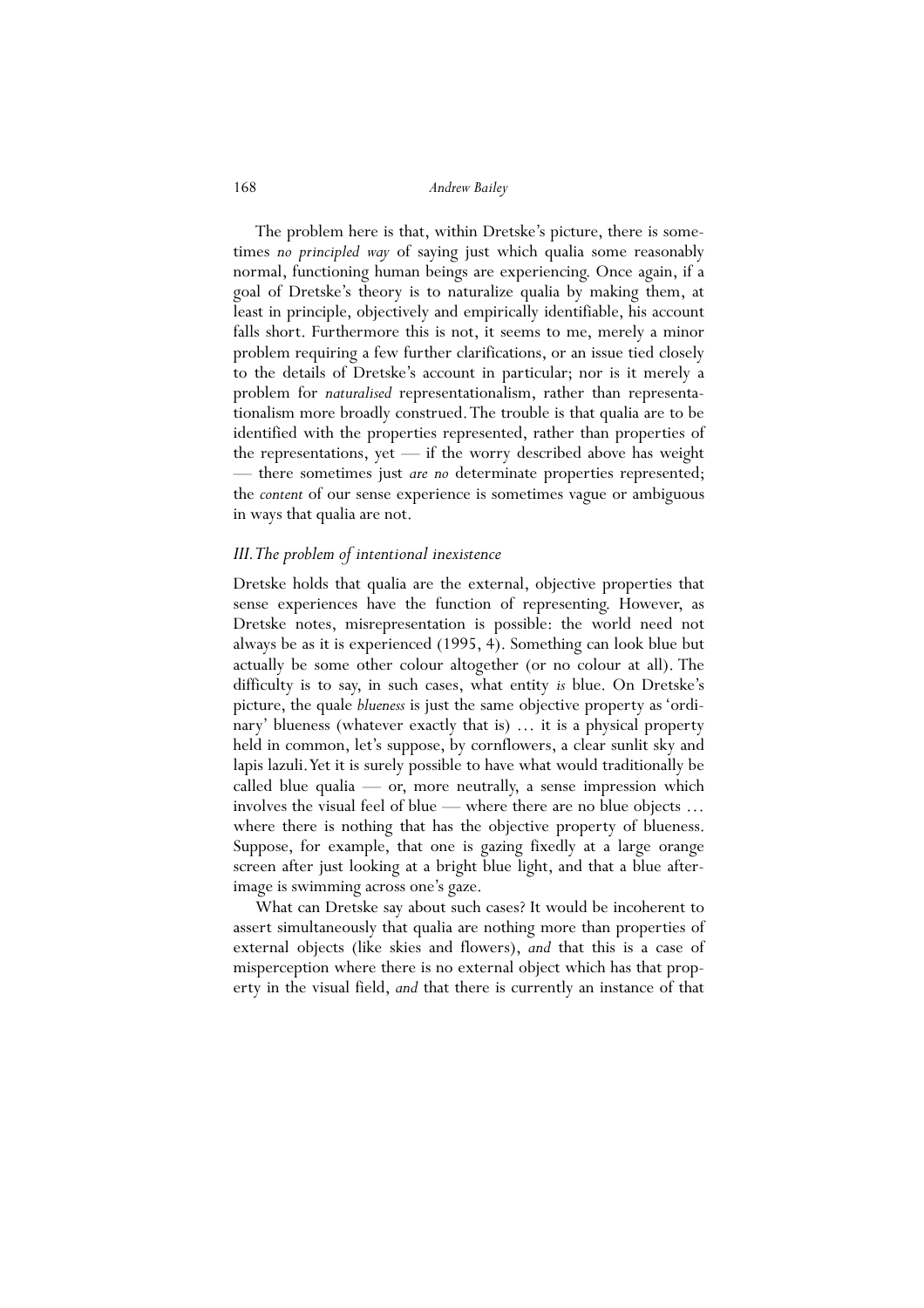property — the quale — present.<sup>19</sup> The only consistent alternative for Dretske is to assert that, during cases of misrepresentation, no instance of the represented property is in fact present — there are no qualia. The peculiar conclusion follows that, while perception involves qualia, misperception does not. (Notice that it is not enough to retort that the *representation* of blueness is present in both cases — which is of course true — since qualia are, for the representationalist, neither representations nor properties of representations but the property *that is represented*, and *this* property *is* absent.)

 Worse, this conclusion also leads us into an unpleasant dilemma. Either Dretske must bite the bullet and admit that qualia (in his sense) have nothing to do with what mental life *feels like*, in which case he still owes us an explanation of the subjective, phenomenal qualities of consciousness and has not dealt with the qualia problem at all; or he must assert that, by contrast with veridical perception, there is nothing it feels like to misperceive, since misperception does not involve qualia (or at least that it feels very different from veridical perception, since it involves *different* qualia). In short, either the absence of qualia makes a difference to subjective feel, or it does not, and either way Dretske's theory is unpalatable.

 One *prima facie* plausible response to this argument is the following: could not the represented object and its properties be *merely intentional*, on Dretske's account? That is, we perceive a floating blue spot — that spot is the object which is represented in experience but in reality there is no such entity. So, it seems, we have a perfectly straightforward account of misperception: we simply point out that *representing* a property does not require that the property be *instantiated*. To represent a blue spot in the right way, says Dretske, just is to have a perceptual experience of that after-image; we can do that perfectly well in cases of misperception; so where's the problem? The problem with this response is quite straightforward: we are currently interested in Dretske's account of *qualia* (rather than misperception *per se*), and qualia, for Dretske, are *not* elements of the *representation* of the world; they are qualities of *what is represented*. Thus, in cases where the represented object and its properties fail to actually exist, then

<sup>&</sup>lt;sup>19</sup> Someone might want to respond that it only *seems* that there is a blue thing, but there really isn't; this misses the point of the objection. There is, *ex hypothesi*, a sense impression involving blueness — a blue quale, one wants to say — and it is *this* property that needs explaining.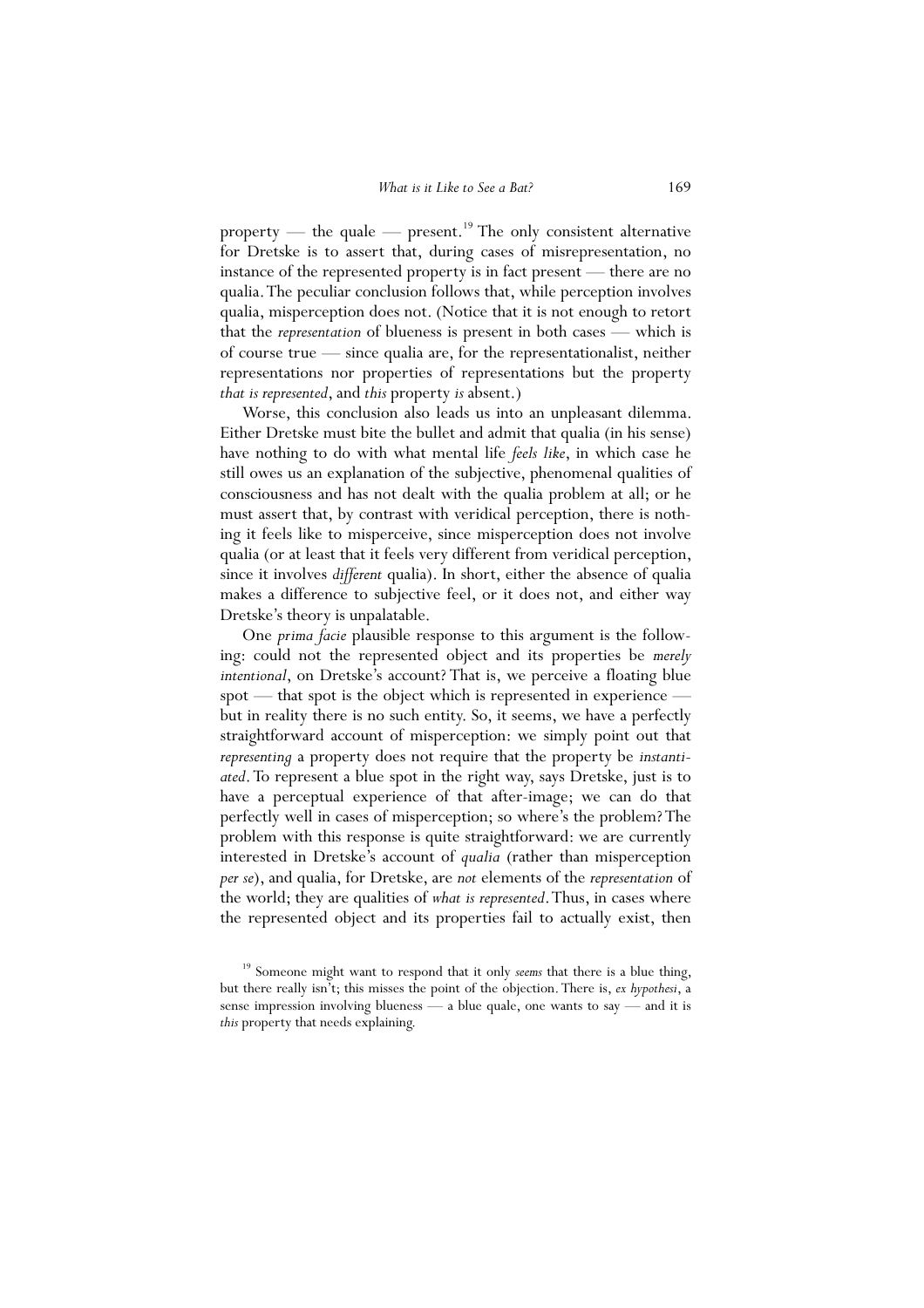neither do qualia. Merely intentional objects do not have real (token) colour properties, for example. Thus, again, it is a consequence of Dretske's account that either qualia have nothing to do with what it is like to undergo perceptual experience, or misperception feels completely different than veridical perception. $^{20}$ 

# *IV. The conflation of representational vehicles with representational content*

I have already complained that Dretske pays inadequate attention to the status of qualia as *phenomenal* properties; now I wish to examine this issue head-on. It seems abundantly clear that there is no way of introducing a phenomenal element into Dretske's treatment of what he calls *qualia* themselves: qualia, for him, are just regular, everyday properties that happen to be the object of certain sorts of discriminations. Perhaps we would have more luck with Dretske's account of sense experiences? Unfortunately not: the way here is blocked by Dretske's three-way identification of *what it is like to have* certain experiences with the *content* of these representations with that *quale* they have the function of representing. The content and feel of an experience of an electrical field is, for Dretske, identical with the property of being an electric field itself — or rather, being a little more careful about it, a description of the quality and content of an experience is exhausted by statements to the effect that an objective determinable is one way rather than the other. On this account, as Dretske himself points out with satisfaction, one can learn about what it feels like to be a dogfish experiencing lines of electric charge in the surrounding water by discovering more about electric fields — how they work, how they are shaped, and so on (1995, 81 ff.).

<sup>20</sup> Here is one way one might try to escape this objection, suggested by some of Dretske's comments in 1999: perhaps one could argue that although there is no *blue object* in the offing, we nevertheless somehow perceive *uninstantiated blueness*. (After all, if we can perceive it at all, the *universal* blueness, unlike its token instances, is always 'available' to be the object of experience.) This response however strikes me is desperately implausible; what could it possibly *be* to perceive uninstantiated universals, if this amounts neither to merely falsely representing that the universal is instantiated — as I take Dretske's 1995 position to be — nor to tokening another, mental, property that is a mode of presentation of the universal, as a qualia realist might suppose?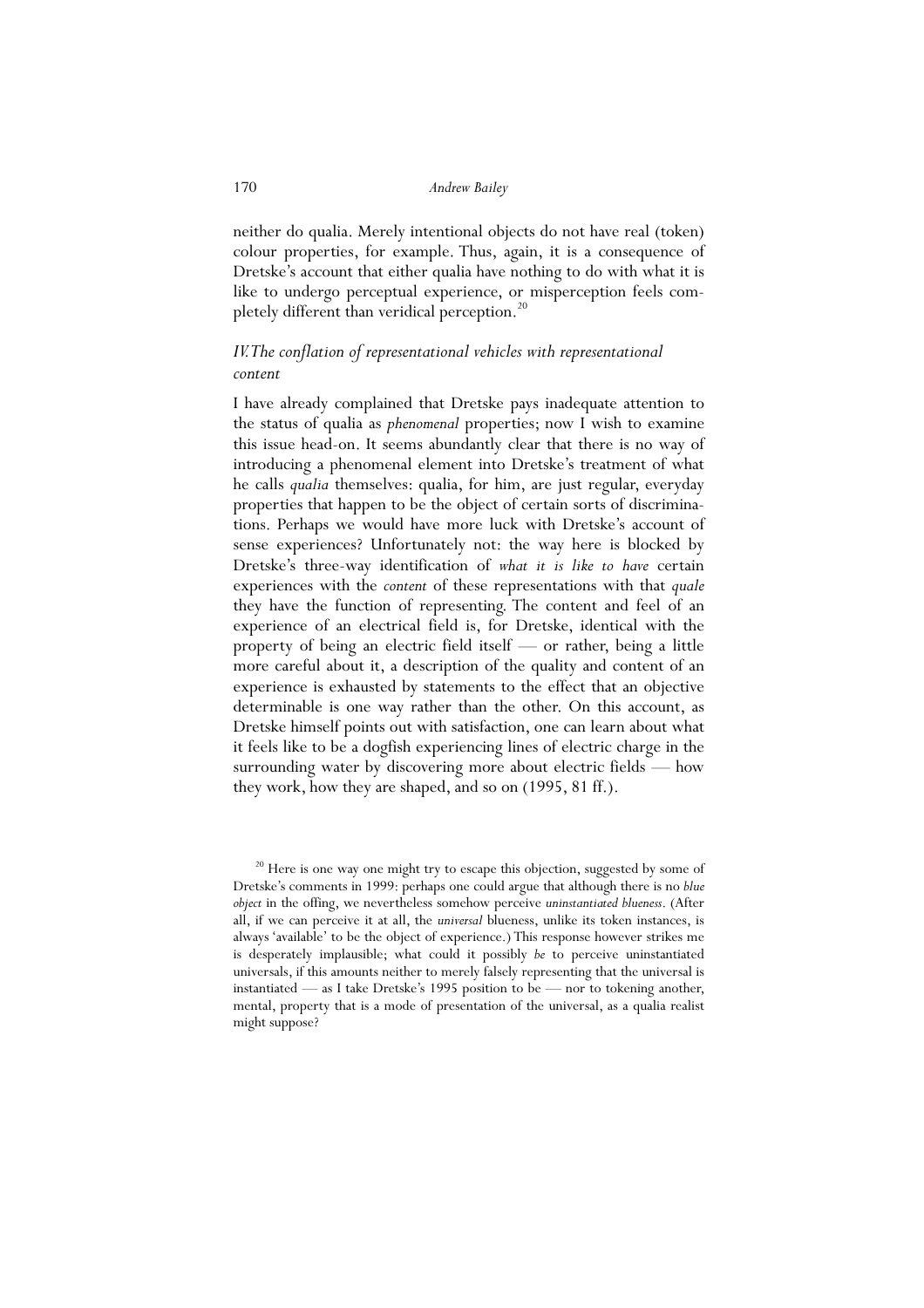As a general claim about representations, even as teleologically understood, this three-way identification does not ring true. Even if one identifies the content of a representation with what it is intended to represent, one cannot identify this construct with the way the representation is configured, or *looks* or *feels*. Consider the case of a water-colour painting of a landscape in the Lake District. Suppose, for the sake of argument, that the content of this painting is precisely what it is intended to represent: say, that particular section of scenery plus a certain melancholy emotional mood. It is far from clear that, even if we were to know everything there is to know about the topography of the Lake District and about melancholy emotions, we would know *what the painting looks like*. This is even more strikingly evident if we suppose the painting to be in some kind of post-modern neocubist style, or if we change the example slightly to a descriptive passage with the same content but written in Armenian.

 The basic point here is simple enough. Various quite different states may represent some particular content *C*. And exhaustive knowledge about *C*'s intrinsic or (most of its) relational properties would not constitute — or even justify inference to — knowledge about how  $C$  may be represented.<sup>21</sup>

 As a claim about conscious, phenomenal representations, there are strong reasons to think that Dretske's conflation of representation with represented is just as erroneous. Two representations could have the self-same function of representing some object *k* as bearing all and only the members of some particular set F of properties, and yet those two representations could *feel* different. Knowing everything that science has to say about all the members of F does not by itself licence an inference to what the sense-experience of *k* feels like for some other organism.

 To illustrate this worry, let us reconsider Dretske's response to the problem of inverted qualia — the objection that, for some theoretical identification of qualia with some other set of properties *P*, the theory fails because qualia can be varied while the members of *P* are held constant. Because of Dretske's idiosyncratic usage of the term *qualia*, for the purposes of this section I shall label this selfsame objection the possibility of 'inverted raw feels,' where 'raw feel' is merely a place-

<sup>&</sup>lt;sup>21</sup> And possibly vice versa: this is the problem of 'inference' to the external world.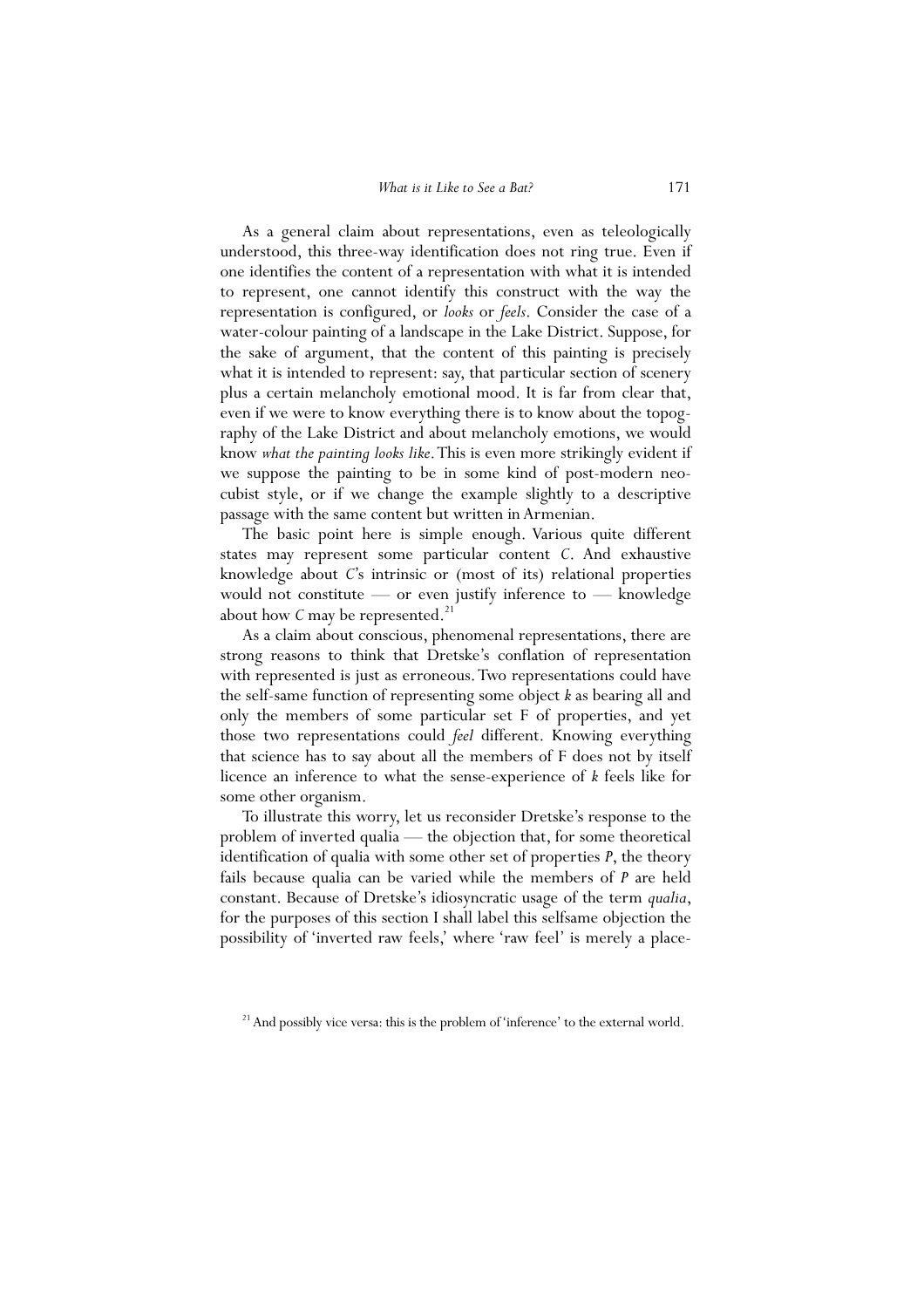holder term for the way a mental state feels to its experiencer, however this is eventually cashed out.

 Now, suppose that two systems have a taste-of-red-(as-opposed-towhite)-wine-detecting-mechanism. As Dretske points out, they could function equally well, but one could experience the taste of every red wine as being like what I experience when I sample a fine Burgundy, and the other could taste like what I experience when I sip a poor Chianti (1995, 71). Dretske reconciles this possibility with the prohibition of inverted raw feels by insisting that only systems that have the function of detecting fine Burgundy can experience that quale/raw feel, and likewise with poor Chianti. Thus, one situation that could give rise to the situation described above would be if two finely discriminating red wine tasting machines both break down and their pointers get stuck at just one position in the red wine 'space,' as it were, with one stuck at fine Burgundy and the unlucky one stuck at bad Chianti. On this account, Dretske will say, there *is* a representational difference between the two systems, despite their functional similarity — it is not the case that raw feels have been altered without appropriate representational changes — and so his identity thesis survives. Furthermore, Dretske will say, it is a perfectly empirical matter to determine just 'what it is like' to be either system.

 Nevertheless, despite all this, Dretske has *still* not eliminated the possibility of undetected raw feel change. The only way for him to do this would be for him to insist that two raw feels are *identical* whenever they are the same representation of some objective property by two systems which are identically calibrated. For imagine two winetasting systems that are both broken down in exactly the same way: to them both, all red wine is represented by an experience that has the function of indicating fine Burgundy. If it is still conceptually possible that these experiences could *feel* different to the two systems, then the possibility of inverted raw feels remains.

 Dretske does hint that he might want to deny the possibility that two representations with identical functions can nevertheless differ (1995, 71, 75), but he never does so explicitly. And it is rather hard, at least on the face of it, to see how he could: surely, wine-tasting machines designed to identify exactly the same set of wine types with exactly the same degree of detail could represent their discriminatory conclusions in different ways: as chemical equations, points on a wine chart, identifying bundles of other properties (such as colour and viscosity) … or as particular taste sensations. And even if two such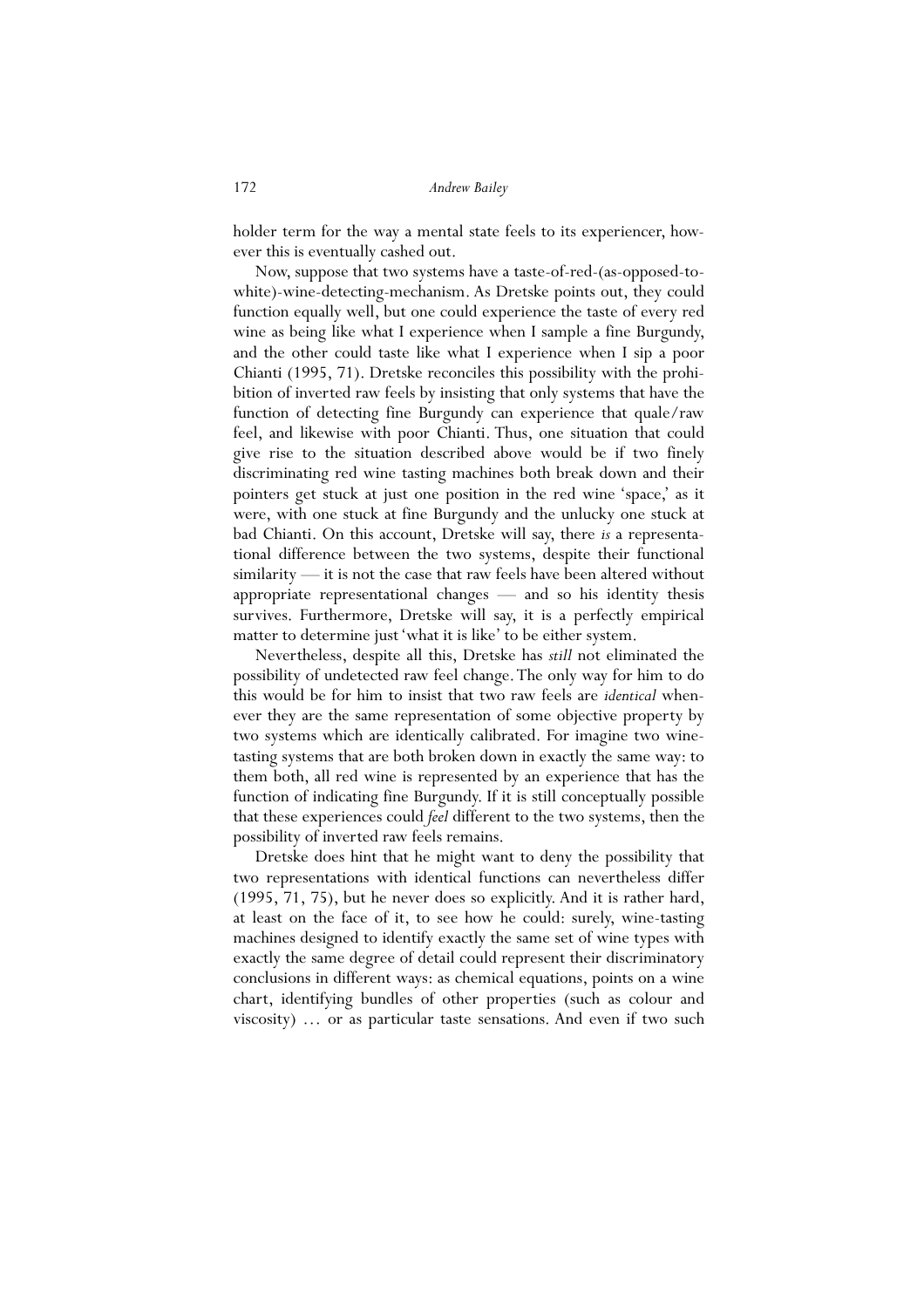systems represent Burgundy by a certain taste sensation, Dretske has still given us no reason to commit ourselves to the claim that it will be the *same* taste sensation: the possibility remains that one could experience the taste of every red wine as being like what I experience when I sample a fine Burgundy, and the other could taste like what I experience when I sip a poor Chianti.

 Dretske might respond at this point as follows. On his view we have no first-person access at all to *how* something is represented in our brains — which is entirely a matter of 'brain writing' — but only to *what* is represented. Thus, *for the experiencer*, there *is* no difference between the various modes of representation; if we — or our winetasting machine — agree on what is represented, then we will feel exactly the same. That is, the individuation conditions of the experience are exactly the individuation conditions of the content of the representation; the individuation conditions of the content are purely external; awareness of one's own sensations is nothing more than awareness of its content — that is, of those *external* conditions.

 What might be taken to motivate and justify such a stance? Primarily, for Dretske, it is the following argument (mentioned in my outline of Dretske's theory):

- 1) qualia are supposed to be the way things seem in the sense modality in question;
- 2) things sometimes *are* the way they seem; therefore
- 3) qualia are exactly the properties the object being perceived *has* when the perception is veridical. (1995, 83–84)

Here, premise 1) identifies qualia with the qualities of phenomenal mental experience — the taste of a strawberry, the experience of the colour of a ripe apple. Premise 2), in effect, says that mental content is sometimes veridical. From these two premises, however, it does not follow that the *qualities* of phenomenal mental experience — its raw feels — always correspond to the way the world would be if the experience were veridical.

 Suppose Sally has a finely developed capacity to distinguish between strawberries and non-strawberries by tasting them. And suppose her perceptual system represents the content 'strawberry' by some particular taste-sensation *x*. Thus, for Sally, strawberries taste like *x*, and usually when she thinks she tastes strawberry she really *does* taste strawberry; the content 'strawberry' of her strawberry-related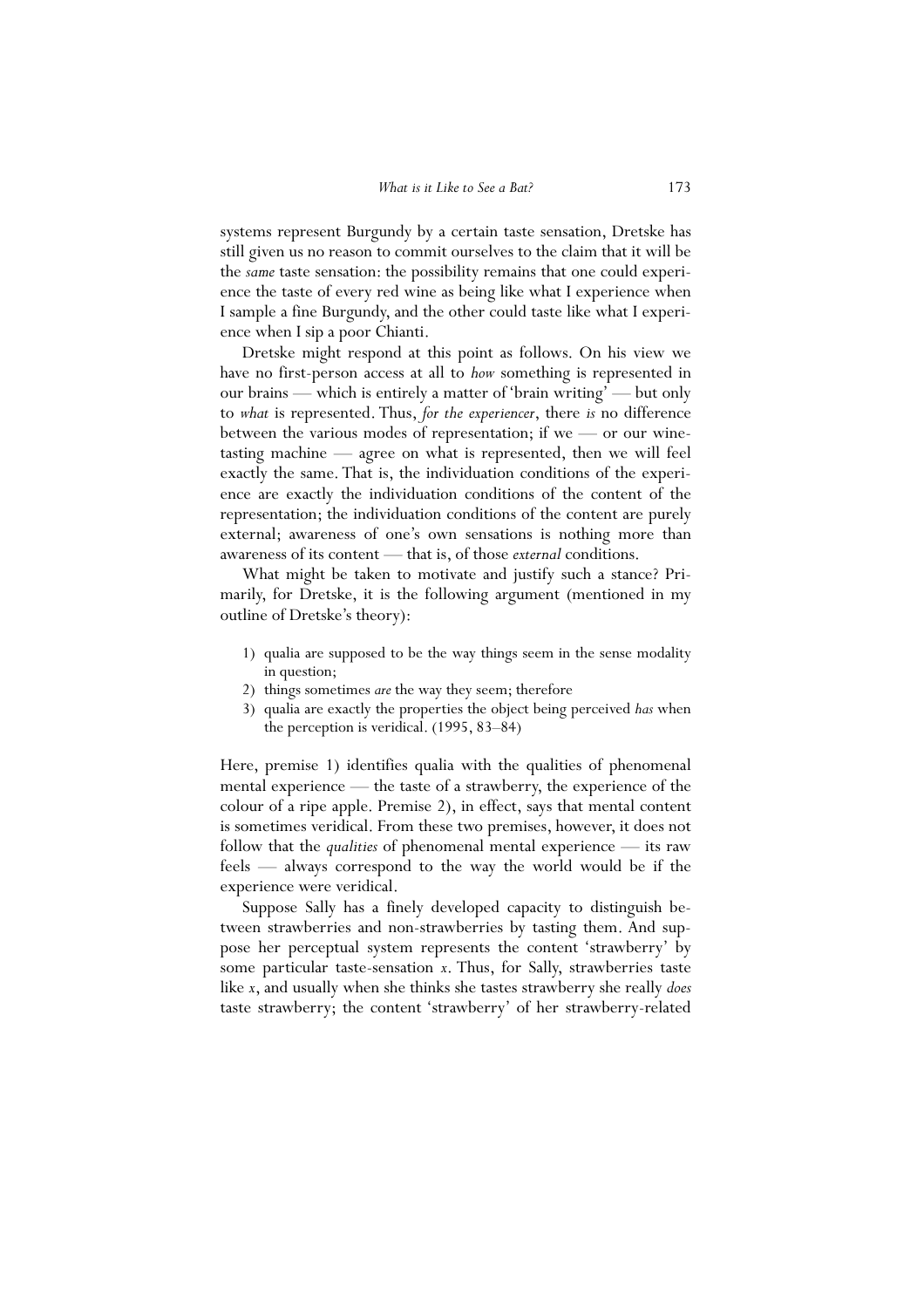perceptions is veridical. Nevertheless, it remains coherent and perhaps even plausible to say that the 'actual taste' of strawberries is *not x*: *X* might merely be the *way Sally represents* the content 'strawberry' to herself, a representational system which allows her to be highly accurate in her strawberry discriminations, but one where the quality *x* is not a property of the strawberries themselves. For example, it might be that there *is* no 'actual' strawberry taste that strawberries always have, and that is exactly similar to what we experience, but that our taste sensations are how we *represent* some other complex strawberry property, such as chemical composition, to ourselves.

 Since all this is a coherent reading of the argument which makes its premises true and the conclusion false, Dretske's argument will only work if we *antecedently grant him* the assumption that representations themselves are completely 'transparent,' and we have no awareness of the *mode* of representation. Such a position does not follow from his argument, but must be assumed to make the argument work … and so clearly it is not supported by the argument.

## 5. Conclusion

Dretske, then, has reconstructed qualia as non-mental, nonphenomenal, external properties. One of Dretske's main motivations for this redefinition, he makes plain, is the desire to render qualia 'objective' and accessible to study from a third-person perspective; however, with other naturalist options still available, there is little reason to believe that Dretske's position is *entailed* by this desideratum. Furthermore, even on Dretske's account qualia turn out to be possessed of a regrettable slipperiness and observer-relativity.

 The central weakness in the representationalist position on qualia, however, is not a problem with its naturalistic adequacy; it is its externalist commitment. This qualia externalism allows the theory to fall victim of the venerable $^{22}$  problem of the conspicuous absence of appropriate external qualia-holders during misperception. And it is the main reason that Dretske fails to capture the phenomenality at the heart of the notion of qualia. Dretske may *perhaps* have given a complete account of *mental content*; but he and his colleagues have conspicuously failed to give a complete account of *the contents of the mental*.

 $22$  Dating back to Ayer (1955), Austin (1964), and beyond.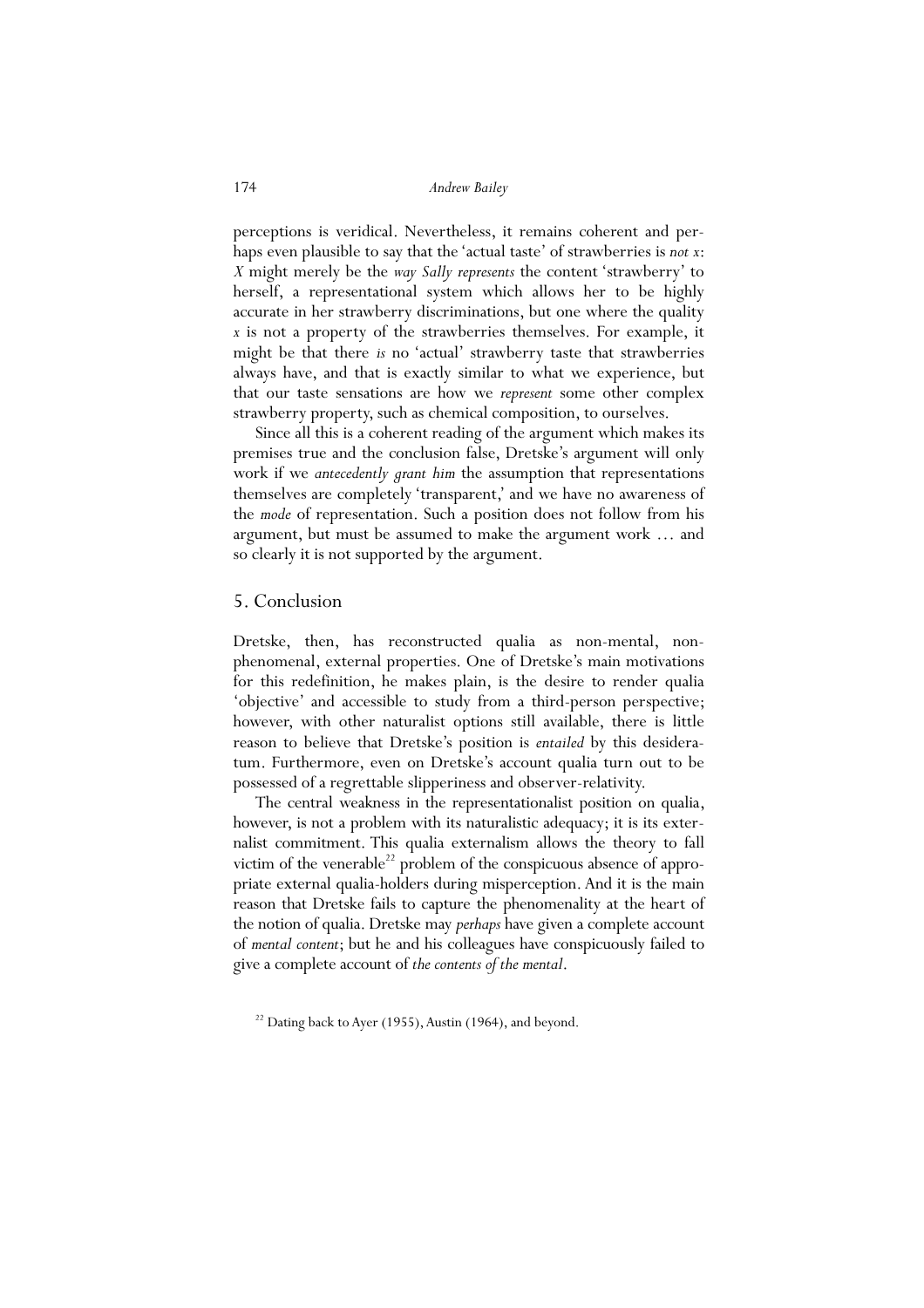The collapse of representationalism carries with it certain morals for the qualia naturalizer, and I shall conclude by briefly pointing these out. First, it now seems clear that any theory of qualia must be *internalist*: we must treat qualia as properties of states of the experiencer, rather than of what is experienced — most plausibly, in fact, as properties of some set of the experiencer's brain states. Second, we must take seriously the *phenomenality* of these properties if we are to explain the qualitative nature of our mental representations themselves, rather than merely the qualities of what they represent. So the physicalist must commit herself to something like the following claim: that there exist properties of brains which are instantiated by the neural substrate of the brain's representations of the world, which *feel a certain way* for that brain's owner (they feel red or painful, for instance), and which are *different* properties than those which our representations indicate. The quale of redness is a distinct property from actual redness, for example.

 How, then, are these unusual properties to be studied by the thirdperson methods of science? The only plausible route for the physicalist at this point will be to attempt to *type-identify* qualia with properties which *are* describable from the third person — any other outcome will simply fail to be an account of qualia themselves, but at best will be an account of their supervenience base. Finally, such a set of identities could only be naturalistically *motivated* — rather than merely being brute correlations — if we had some theoretical story to tell which *explains* why these properties, considered from the third person, must feel one way rather than another from the first-person perspective of the brain-owner. This, then, is the project for the qualia naturalizer — this, and only this, is the proper route to the final solution of the qualia problem. $^{23}$ 

> Andrew Bailey Department of Philosophy The University of Guelph Guelph, Ontario N1G 2W1, Canada abailey@uoguelph.ca

<sup>&</sup>lt;sup>23</sup> Thanks to Fred Dretske, John A. Baker, Bill Seager, an anonymous referee for this journal, and audiences at the Western Canadian Philosophical Association and the Philosophy Departments of the Universities of Calgary, Alberta and Guelph for their helpful comments on this paper.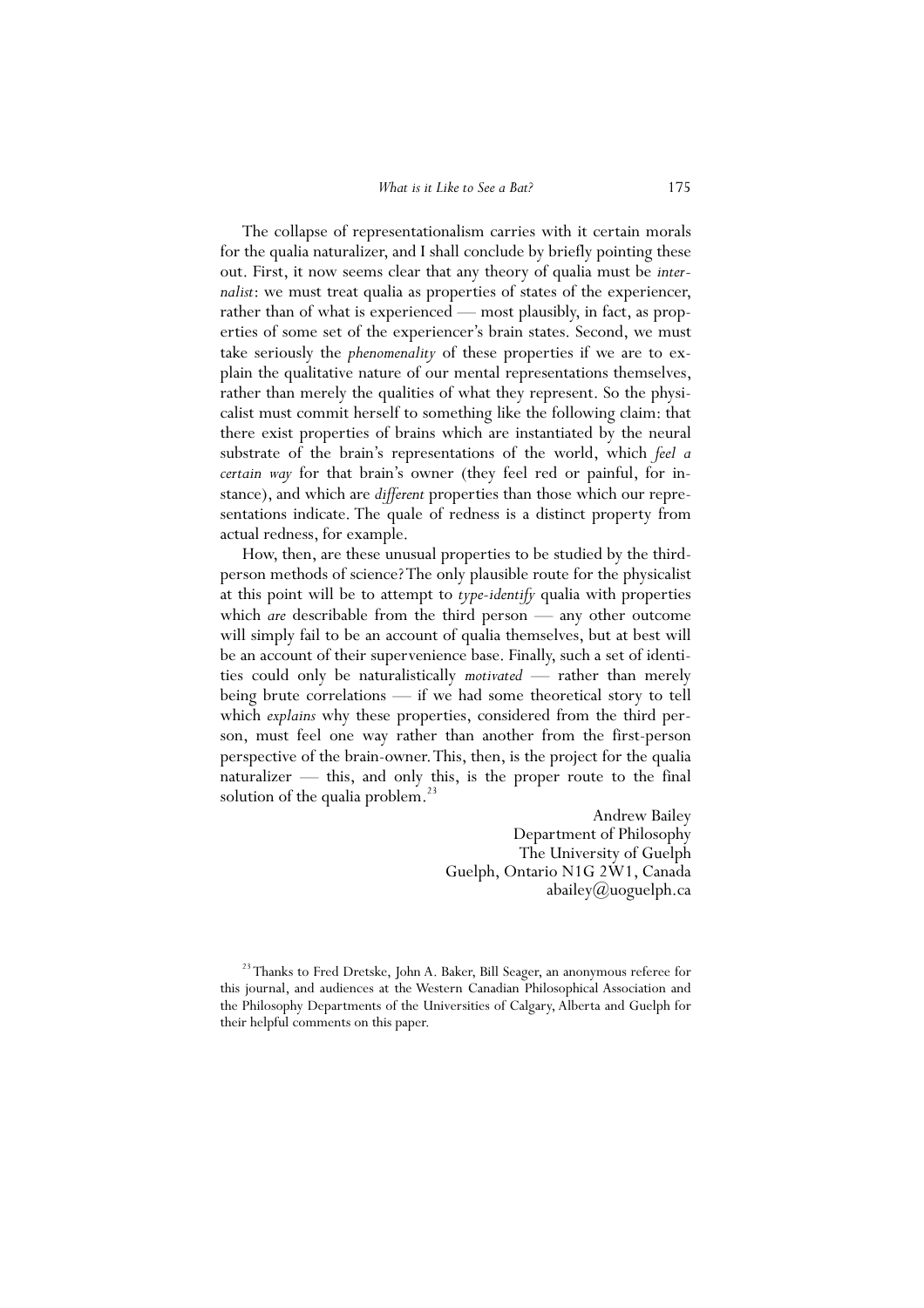```
176 Andrew Bailey
```
### *References*

Austin, J.L. 1964. *Sense and Sensibilia.* New York: Oxford University Press.

- Ayer, A.J. 1955. *The Foundations of Empirical Knowledge.* New York: St. Martin's Press.
- Block, Ned. 1980. Troubles with Functionalism. In *Readings in the Philosophy of Psychology, Volume 1,* ed. by Ned Block. Cambridge, MA: Harvard University Press.
- Block, Ned. 1990. Inverted Earth. In *Philosophical Perspectives 4*, ed. by James E. Tomberlin. Atascadero, CA: Ridgeview Publishing Company.
- Carruthers, Peter. 1996. *Language, Thought and Consciousness.* Cambridge: Cambridge University Press.

Chalmers, David. 1996. *The Conscious Mind*. Oxford: Oxford University Press.

- Clark, Austen. 1993. *Sensory Qualities*. Oxford: Clarendon Press.
- Dennett, Daniel. 1988. Quining Qualia. In *Consciousness in Contemporary Science*, ed. by A. J. Marcel and E. Bisiach. Oxford: Clarendon Press.
- Dretske, Fred. 1995. *Naturalizing the Mind*. Cambridge, MA: MIT Press.
- Dretske, Fred. 1999. The Mind's Awareness of Itself. *Philosophical Studies* 95. 103–124.
- Gennaro, Rocco. 1996. *Consciousness and Self-Consciousness.* Amsterdam: John Benjamins.

Goodman, Nelson. 1977. *The Structure of Appearance*. Dordrecht: D. Reidel.

- Hardin, C.L. 1988. *Color for Philosophers*. Indianapolis: Hackett Publishing Company.
- Harman, Gilbert. 1990. The Intrinsic Quality of Experience. In *Philosophical Perspectives 4,* ed. by James E. Tomberlin. Atascadero, CA: Ridgeview Publishing Company.
- Jackson, Frank. 1986. What Mary Didn't Know. *The Journal of Philosophy* 83. 291–295.
- Jackson, Frank. 1993. Armchair Metaphysics. In *Philosophy in Mind*, ed. by J. O'Leary-Hawthorne and M. Michael. Dordrecht: Kluwer.
- Lewis, C.I. 1929. *Mind and the World Order: Outline of a Theory of Knowledge.*  New York: Dover.
- Lycan, William. 1996. *Consciousness and Experience*. Cambridge, MA: MIT Press.
- McDowell, John. 1994. The Content of Perceptual Experience. *Philosophical Quarterly* 44. 190–205.
- McGinn, Colin. 1991. *The Problem of Consciousness.* Oxford: Basil Blackwell.
- Nagel, Thomas. 1974. What Is It Like to Be a Bat? *Philosophical Review* 83. 435–450.
- Putnam, Hilary. 1975. The Meaning of 'Meaning.' In *Mind, Language and Reality*. Cambridge: Cambridge University Press.
- Rey, Georges. 1992. Sensational Sentences. In *Consciousness,* ed. by Davies and Humphreys. Oxford: Blackwell.